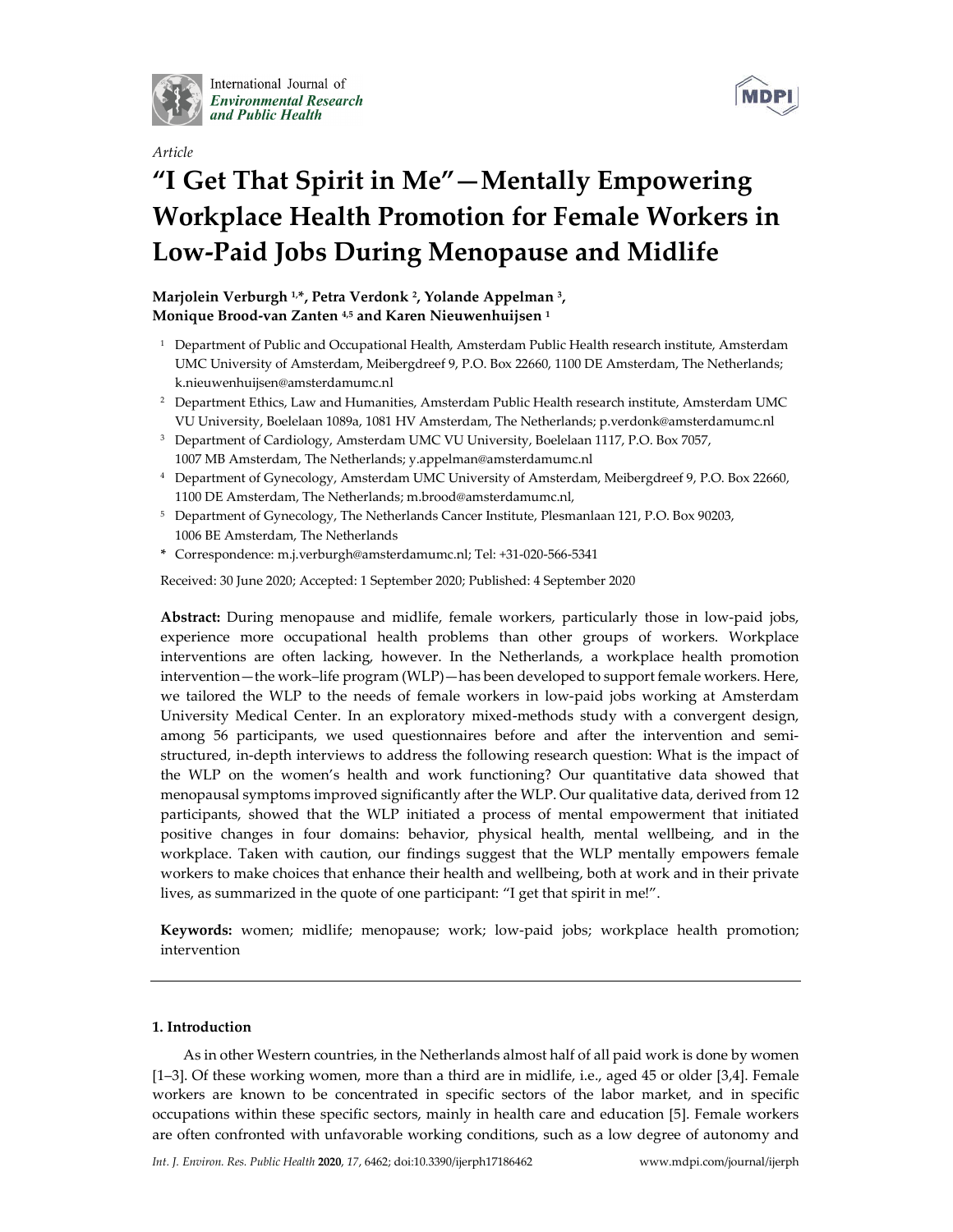high emotional demands, as well as workplace violence [6,7]. Moreover, women's lower work ability compared to men's has been explained by a gender imbalance in domestic work [8]. Women in general are known to be absent due to sickness more frequently than men [7,9,10]. Apart from the negative consequences for women themselves when they call in sick, this has economic consequences for the employer and the specific sectors in which women work.

Within these traditionally female sectors, women are more likely to work in low-paid jobs than men [5]. For instance, in the health care sector, they are likely to be cleaners, patient food service assistants, and ancillary workers [5]. Women in low-paid jobs are also more likely to be faced with unfavorable physical and social working conditions which put them at greater risk of poor health, and poor work functioning. Examples of unfavorable physical working conditions include physically demanding work and inflexible working hours [11]. Examples of unfavorable psychosocial working conditions include high levels of work stress and a low degree of autonomy [11]. Furthermore, unhealthy lifestyle behaviors, such as smoking, poor diet, and physical inactivity are more common in people with a lower socioeconomic position (SEP) [12].

On top of the unfavorable working conditions among female workers in low-paid jobs comes these women's transition to midlife, which includes both a biomedical transition and a life phase transition. By biomedical transition we mean the menopause that refers to the twelve-month absence of a menstrual cycle [13]. What women experience is not just the absence of a menstrual cycle, but they experience a transition lasting for many years that is associated with a wide range of symptoms [13]. These menopausal symptoms include hot flashes, sleep disturbances, night sweats, anxiety, weight gain, loss of sexual desire, anxiety, depression, mood swings, irritability, memory loss, poor concentration, and joint pain [1,14]. These menopausal symptoms can be aggravated by an unhealthy lifestyle [15], which is more common among women with a lower SEP. Factors related to a lower SEP are associated with a longer duration and severity of menopausal symptoms [16–20]. Limited research on this topic has shown that menopause is negatively associated with work outcomes [14,21– 25]. Previously, it has been reported that female workers with unfavorable physical and psychosocial working conditions experience in all likelihood additional difficulties related to menopausal symptoms at work [14]. Menopause is also associated with an unfavorable risk factor pattern regarding blood pressure, diabetes mellitus, weight gain, fat distribution, and cholesterol levels [26]. In addition to the menopause, the transition to midlife is considered to be a life phase transition. During this transition, women have to deal with changing social factors which may include informal care responsibilities for chronically ill or disabled parents or partners, the death of parents or a partner, raising adolescent children, children leaving home, potential divorce, and potentially financial insecurity after going through divorce [1,27]. A recent study found that the interference of social factors of women's private lives, typical for midlife, represents a central risk factor for work ability [8]

The workplace set-up does not allow women sufficient space to cope with the transition to midlife. Despite the fact that female workers in low-paid jobs are likely to experience a greater impact on their health and work functioning, workplace health promotion interventions to support female workers during menopause and midlife, particularly those in low-paid jobs, are not yet available. Part of the reason is that, in general, employers have little knowledge of gender-related health issues typical of midlife, and do not know how to contribute to a more healthy work environment for female workers during menopause and midlife [1,14].

Studies that have evaluated interventions focused on midlife and work are scarce [28]. We only found two studies in which a work-related health intervention for menopausal female workers from various job groups was examined. The first is a Japanese study by Ariyoshi (2009) which mainly evaluated the role of an occupational health nurse as part of new health system aimed at supporting menopausal female workers in a media company (e.g., journalists, administrative and sales workers) [29]. A number of female workers experienced a decrease in menopausal symptoms after implementation of the interventions [29]. The second study is a British randomized controlled trial by Hardy et al. (2018) which aimed to investigate the impact of a self-help cognitive behavior therapy intervention in female workers from eight organizations in both the private and public sectors who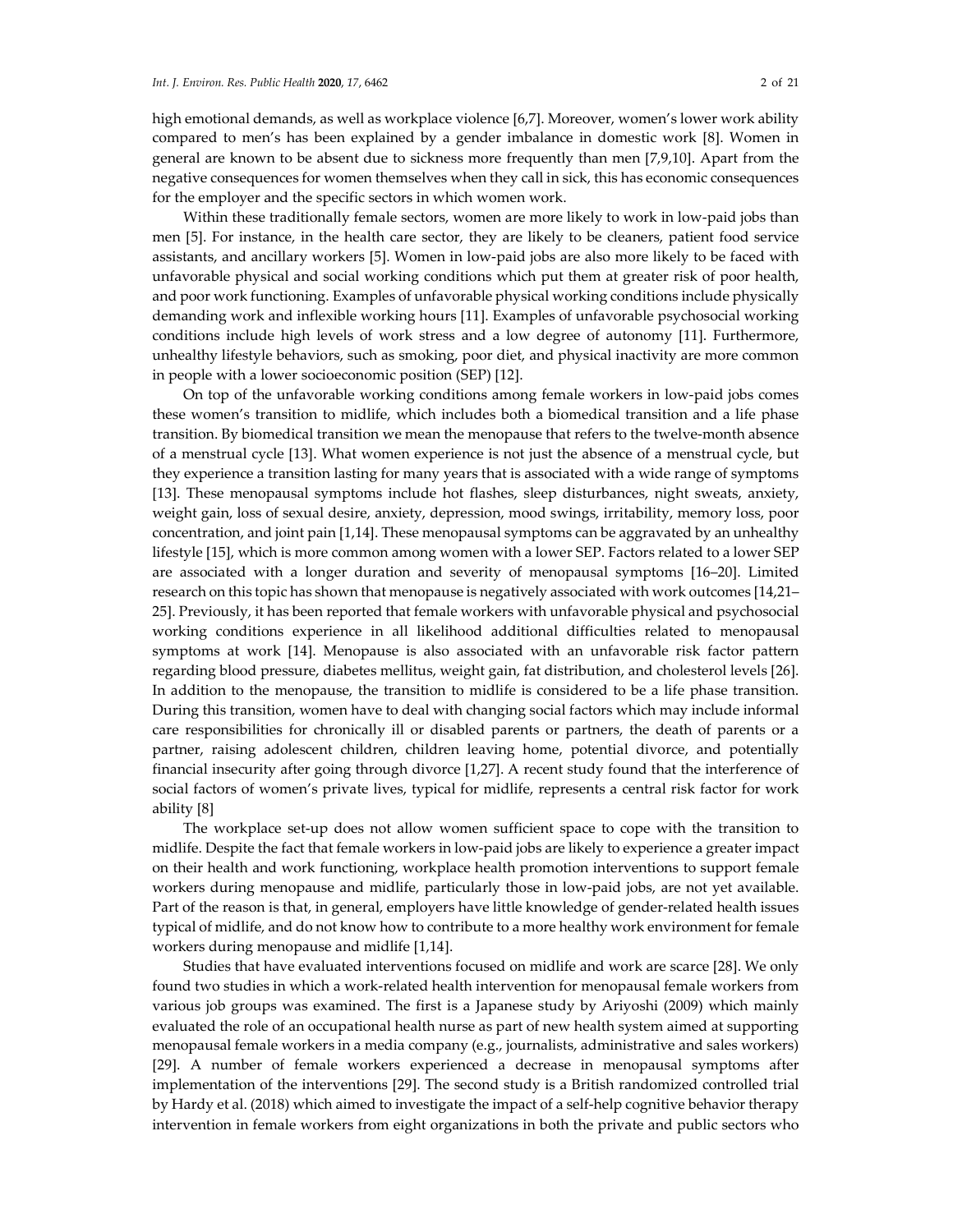were having problematic hot flashes and night sweats [30]. This study showed that the intervention had a positive effect on the frequency and problem rating of hot flashes and night sweats, and on several other outcome measures [30].

Two other studies on work-related health interventions examined support to menopausal female workers delivered outside the context of the workplace. The first study is a Dutch retrospective cohort pilot study by Geukes et al. (2019), in which the authors examined the relationship between the improvement in severe menopausal symptoms and work ability. Participants were female workers who attended a menopause clinic for the first time. The intervention included consultations with a specialist nurse who provided advice on menopausal symptoms and lifestyle changes. The results of Geukes et al.'s study showed that treatment aimed at improving menopausal symptoms in severely symptomatic female workers was associated with improvement in menopausal symptoms and an improvement in ability to work [31]. The second study is a Finnish randomized controlled trial study by Rutanen et al. (2014), in which the authors examined how physical exercise—mainly aerobics—related to daily mental and physical strains and work ability in female workers with menopausal symptoms [32]. When compared with the control group, after the intervention this study showed an improvement in mental resources and a decrease in physical strain [32]. However, the results show no statistically significant difference in work ability between the intervention and control group.

However, the interventions evaluated in the few studies mentioned above do not address the broader problems faced by women in midlife. In contrast, these studies focus mainly on menopausal symptoms in relation to work in female workers in various job groups. If issues in midlife are not just about medical aspects such as menopause, what should a work-related intervention aimed at supporting female workers during midlife look like? In this study, we offered an intervention with an integral approach that aimed at supporting female workers in the broader difficulties they may encounter in midlife, and one that takes into account the needs of the specific target group. In the Netherlands, a private company called HealthyWoman has developed a workplace health promotion intervention—the work–life program (WLP)—aimed at supporting female workers during menopause and midlife in making choices that will enhance their health and wellbeing in both their working and private lives. The WLP applies an integral approach which encompasses an intake session to explore the needs of the participant, health education on menopause and lifestyle, coaching to improve work–life balance, and physical training. The WLP had previously been implemented in multiple Dutch organizations employing many female workers in low-paid jobs, however, scientific evaluation of the implementation, including the impact of the intervention, had not yet taken place.

If we evaluate implementation, and the impact of the WLP on women's health and work functioning, we could gain insight into how to support female workers in low-paid jobs during menopause and midlife. By gaining more insight into the implementation of these women's support, workplace health promotion can be designed and implemented in the workplace in a targeted manner, which may lead to less sick absenteeism among this target group. Therefore, we implemented a version of the WLP tailor-made to the needs of female workers aged from 45 to 60 in low-paid jobs, such as food assistants and cleaners, who worked at two locations at the Amsterdam University Medical Center. In an explorative study, we addressed the following research question: What is the impact of the WLP on women's health and work functioning? This exploratory study is part of a larger implementation study in which, in addition to examining the impact of the WLP, we also conducted a process evaluation of the implementation. The purpose of this process evaluation is to define important aspects of how to reach and engage a culturally diverse group of midlife women in low-paid jobs. The results of the process evaluation will be reported in our separate article (Verburgh et al., Forthcoming).

Using a mixed-methods study design, we gathered quantitative and qualitative data. Selfreported questionnaires were used to determine changes in five outcome variables after the intervention. The variables were a need for recovery after work, work functioning, menopausal symptoms, quality of life, and work ability. Semi-structured interviews conducted after the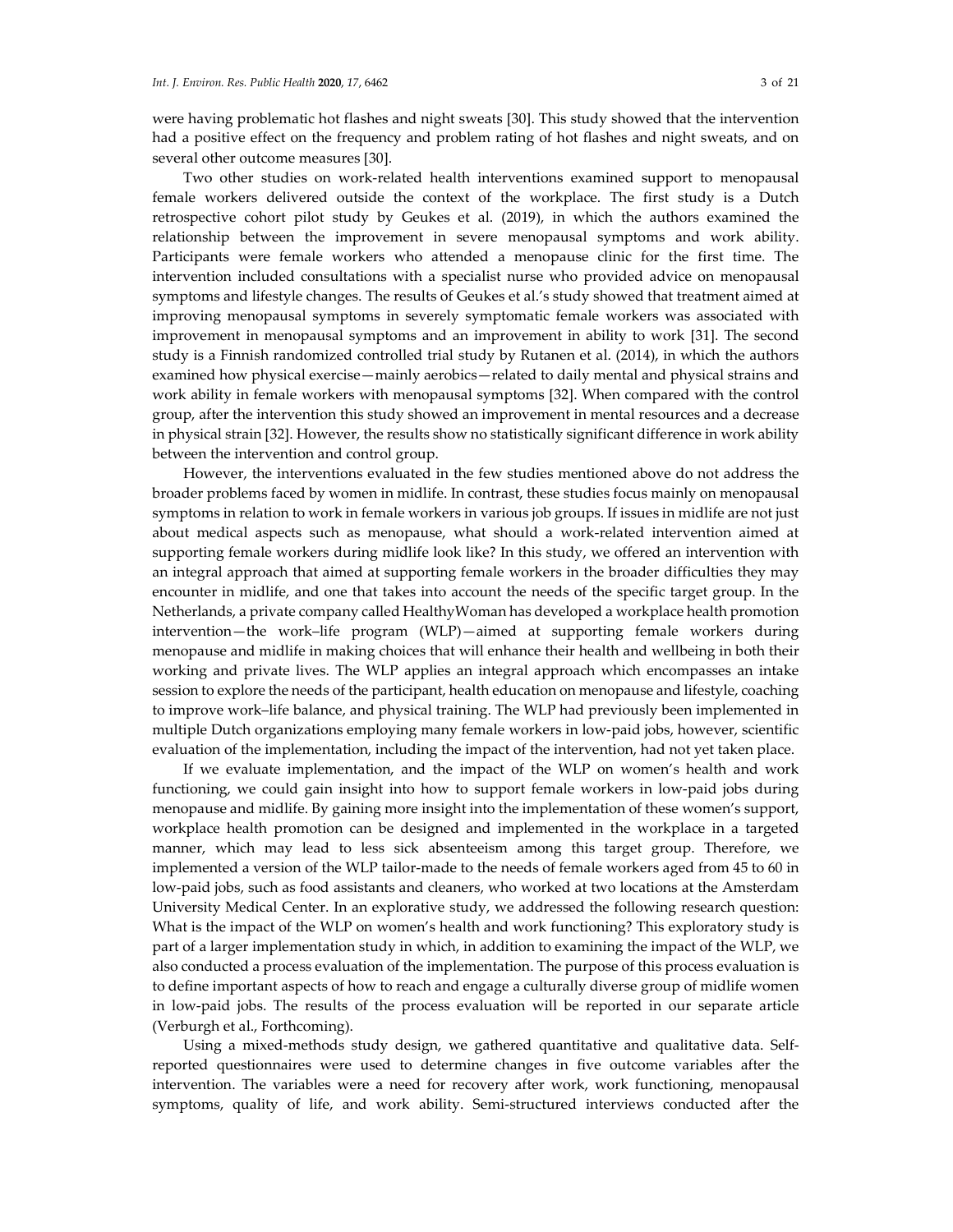intervention were used to assess changes in health and work functioning perceived by the female workers.

The quantitative analysis showed a significant improvement in menopausal symptoms, but no significant change in the four other outcome variables. The qualitative analysis of perceived changes in women's health and work functioning revealed that the WLP initiated a process of mental empowerment that had a positive impact on the participants' behavior, physical health, mental wellbeing, and the workplace.

## **2. Materials and Methods**

#### *2.1. Design*

In a mixed-methods study design, we employed a convergent design [33], in which we conducted two parallel studies, i.e., we collected both quantitative and qualitative data. We merged the results from the quantitative and qualitative data in order to enrich our understanding beyond what would be possible from quantitative or qualitative results alone. For the quantitative section of our study, we applied a pre-test–post-test study, i.e., self-reported questionnaires, in order to determine changes in the five outcome measures related to health and work functioning. Since this mixed-methods study is part of a larger implementation study in which we implemented the WLP, as a tailor-made intervention, in a "real-world" setting, we did not include a control group. A randomized control trial (RCT) requires a standardized intervention being implemented uniformly within a homogenous target population [34], but this was not the case in our study. Therefore, we also conducted a qualitative study, i.e., semi-structured, in-depth interviews, in order to understand the perceived changes in health and work functioning. In this way, the qualitative data enriched the quantitative data and deepened our understanding of how participation in the intervention has led to changes in women's health and work functioning among female workers in low-paid jobs.

## *2.2. Participants and Recruitment*

We aimed to include 75 participants in the intervention and study activities. A power analysis based on data that stemmed from a preventive intervention among informal care providers, revealed that at least  $n = 51$  participants with full data are needed to detect a statistically significant improvement on the primary outcome measure need for recovery (NFR) with a minimum power of 80% and a two-sided alpha of 0.05. We recruited female workers aged between 45 and 60 years working in low-paid jobs (e.g., patient food service assistants and cleaners)—an annual income of minimum EUR 22.250 and maximum EUR 35.245 at a full time basis— at Amsterdam University Medical Center. The majority of this group of female workers do not work on a full-time basis. As we had the help of an interpreter, female workers who were not able to speak Dutch were able to be included in the quantitative study. We recruited participants in collaboration with the Human Resources (HR) department of the organization. Participation in the intervention and study activities was voluntary. We recruited through various channels, but a personal invitation letter sent by the HR department was the first step in the recruitment process. For female workers who had difficulty with the Dutch language, in collaboration with line managers, we simultaneously organized small meetings to exchange information about the intervention and study. This group of workers did not receive the personal invitation letter. Next, we organized several information meetings for all female workers from the target population in which an inspirational speaker explained the relationship between menopause and work, and the developer of the intervention introduced the intervention itself. A representative of the HR department emphasized the importance of this study in the opinion of the organization, and explained the privacy terms and the voluntary nature of participation. The first author then introduced the study and explained its aims and the methods of measurement. Furthermore, we involved female workers from the target group who were willing to share their experiences with the menopause. In addition, we hung up posters in the hospital and actively distributed flyers around various wards.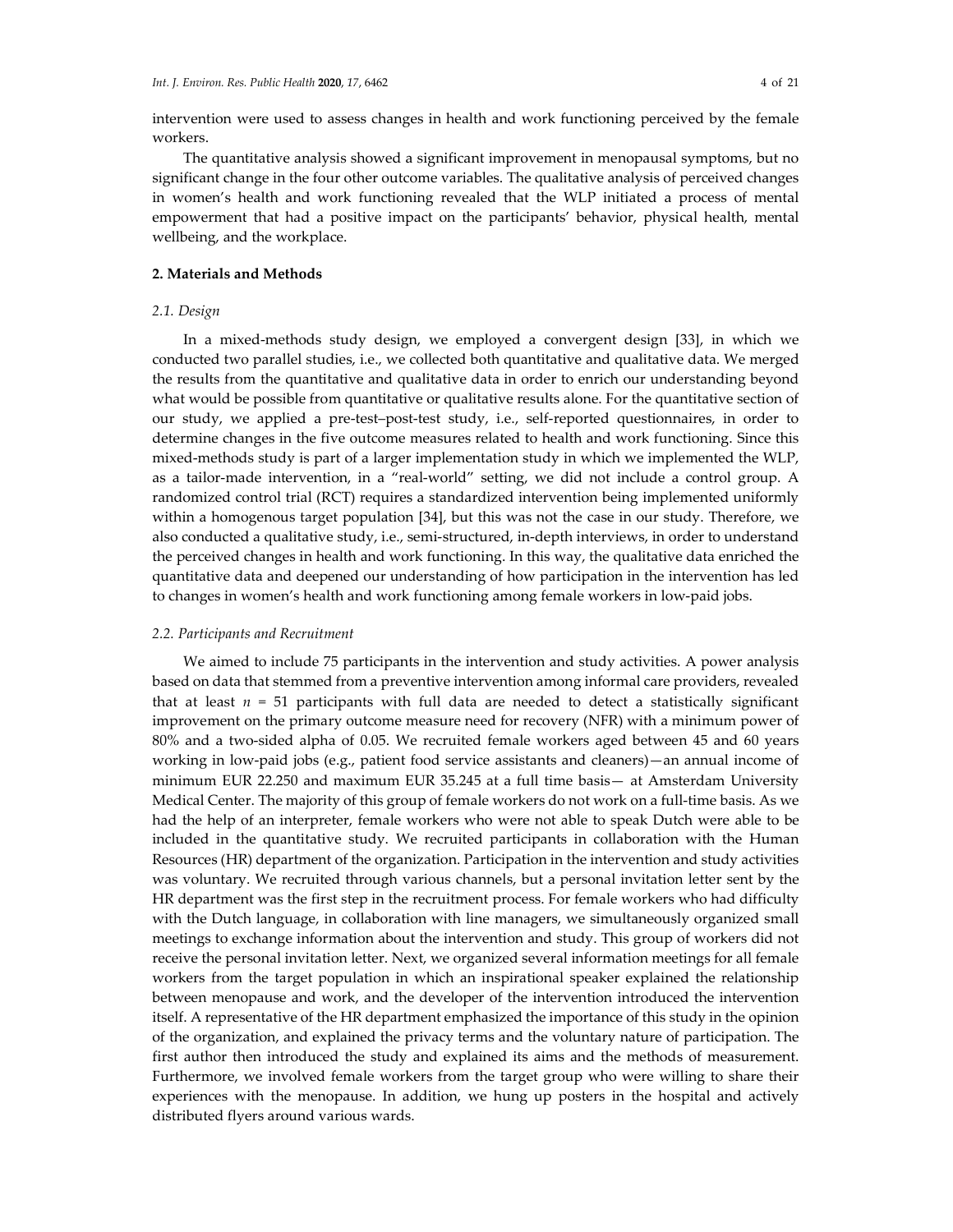Since we aimed to collect experiences of perceived changes through participation in the intervention, participants in the qualitative study comprised those women who completed the entire intervention (including pre-test–post-test study). In total, we planned to include twelve participants in the semi-structured in-depth interviews. We selected participants using a purposive sampling strategy which is a non-random way of ensuring that particular categories are included in the study sample [35]. We selected participants with different characteristics at baseline: age, ethnicity, educational level, type of contract, living situation and menopausal status. Participants who were not able to speak Dutch were excluded from the qualitative study, but participants who could speak a little Dutch were included. In the interviews with this group of participants, we spoke slowly and repeated questions when necessary.

## *2.3. Intervention*

The intervention was a pre-existing workplace health promotion intervention**—**the work–life program (WLP) which is aimed at supporting menopausal female workers during midlife in making choices that enhance their health and wellbeing. Before starting the WLP, an intake session was held in which the WLP was explained in detail, background information on the participant was collected, and the WLP was customized to the needs of the participant. The WLP consisted of three components spread over eight sessions of one hour with a planned lead time of a few months (Figure 1). There was no fixed schedule, because the planning depended on practicalities, such as the availability of an intervention provider and participant. However, the order of sessions did not change: a menopause consultation, followed by work–life coaching sessions and physical training sessions simultaneously, and a second menopause consultation. Two one-hour menopause consultations focused on education about menopause symptoms, how these may affect working and private life, and what can be done to ameliorate or cope with these symptoms. Medical interventions such as menopausal hormone therapy were discussed at the discretion of the participants. Participants who were contemplating menopausal hormone therapy were referred to their general practitioner, who is able to refer to gynecologists or other specialist care. The importance of healthy dietary habits and physical activity was also explained during these meetings. Finally, a health check (weight, height, blood pressure and waist circumference) was conducted and the results were discussed. Counseling of women, including individualized educational strategies, was found to be effective in improving healthy behaviors of perimenopausal women [36]. Counseling has further been advocated as an effective strategy to reduce vasomotor symptoms, as an alternative for or addition to hormone replacement therapy [37]. Counseling further aligns well with proposed employer-level actions thought to be helpful by working women [14]. They expressed the need to receive information and advice about coping strategies at the workplace. Three one-hour work–life coaching sessions focused on individuals to improve their work–life balance. A coach supported the participant in acquiring insight into their personal needs and goals, and into which factors contribute to a work–life balance. Together, the coach and the participant decided on strategies to improve the work–life balance of the participant. Work–life coaching sessions are part of the WLP, because stress from either work or private sources is related to a lower quality of life during and after menopause [38]. The three one-hour physical training sessions were given, comprising walk training, or personal training if the participant preferred this type of physical activity. The physical training sessions were the only component that could be given individually or group-based. These training sessions were aimed at helping the participant to understand the health benefits of physical activity, and to encourage them to find meaningful ways of being active in their daily lives. Offering physical training sessions as part of the WLP is based on the findings that physical inactivity is associated with lower physical and mental health during and after menopause [36–38] Hence, the WLP was a tailor-made intervention adapted to the specific needs of the participants.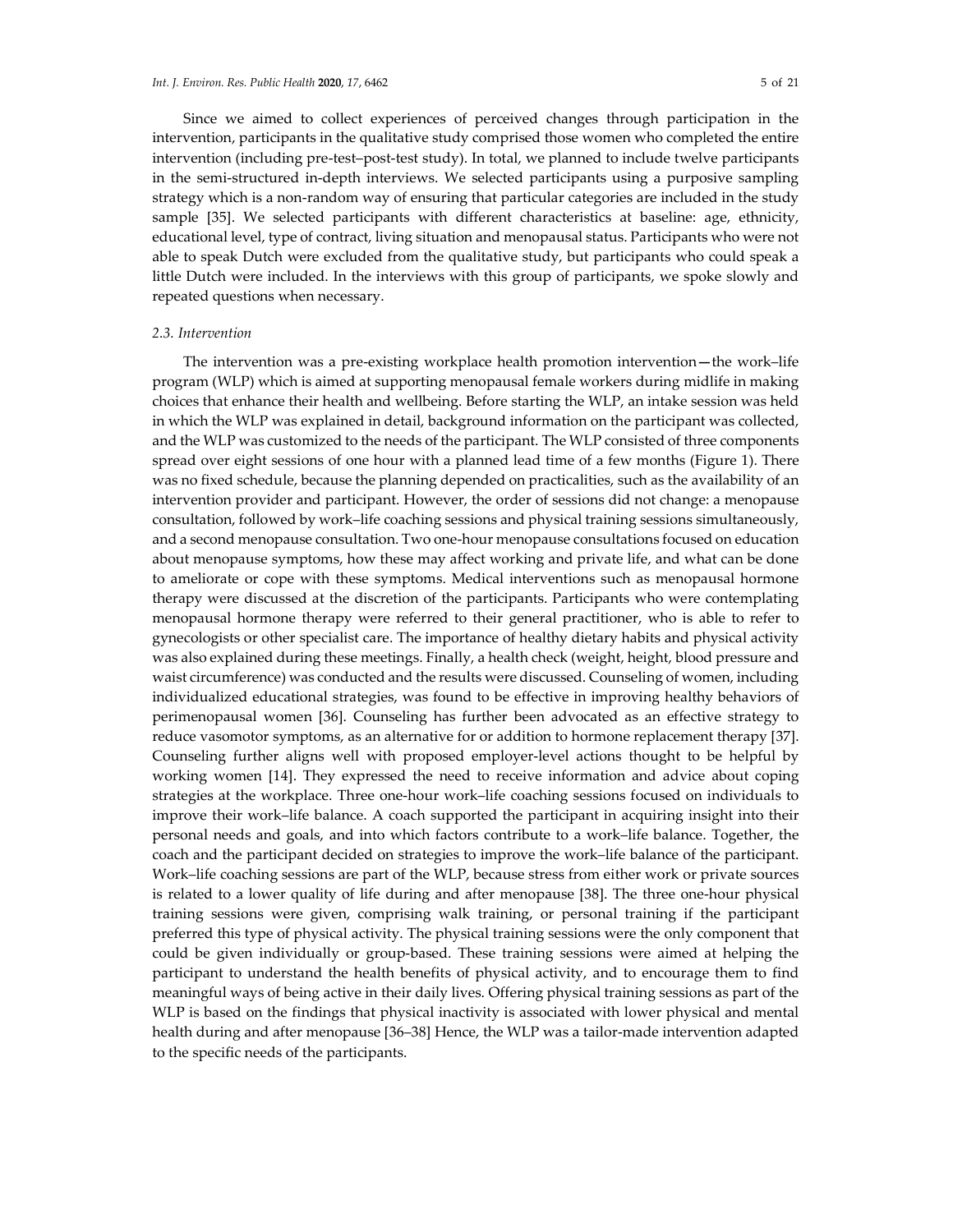

**Figure 1.** Work–life program.

### *2.4. Data Collection*

The research proposal was approved by the Medical Research Ethics Committee of the Amsterdam University Medical Center, location VUmc, in the Netherlands (2018.635, 28-11-2018). A comprehensive evaluation was not required since this study was not subject to the Medical Research Involving Human Subjects Act. All participants gave their written informed consent during the intake session prior to taking part in the pre-test–post-test study, intervention, and semi-structured in-depth interviews. The inclusion of participants started in December 2018, data collection started in February 2019, and finished in January 2020. Individual data were treated confidentially by the researchers (MV and KN), and were not shared with the employer, with the exception of a select group of participants. Information about their participation was shared at their own request.

#### 2.4.1. Quantitative Study

## Procedure

We used quantitative methods, i.e., self-reported validated questionnaires (t0 and t1), to determine whether there were changes in the study population in five outcome variables after the intervention. The variables were: the need for recovery after work, work functioning, menopausal symptoms, quality of life and work ability. Participants filled out the questionnaire at t0 during the intake session in the presence of the first author, who assisted if questions were not clear to the participant. An interpreter was available for those participants unable to read Dutch throughout the entire intervention (except for physical training). The questionnaire at t1 was sent to the participant's home address within the first two weeks after the intervention was finished. If a participant was unable to read Dutch then an appointment was made with the first author and an interpreter. If a participant had difficulty reading Dutch, only the first author assisted with filling out the questionnaire at t1. We offered a EUR 50 gift voucher as an incentive to participants who completed both questionnaires.

#### Measures

Participant characteristics: In the questionnaire at t0, we obtained information on participant characteristics including the following variables: age, ethnicity, educational level, subjective social status (SSS), living situation, main wage earner, type of work contract, and informal care responsibilities. In the questionnaire at t1, we obtained information on menopausal status. We obtained information on age in years.

We obtained information about ethnicity by asking where the participant was born, and where both parents were born. Based on the Dutch Central Bureau of Statistics (CBS) criteria [39], we defined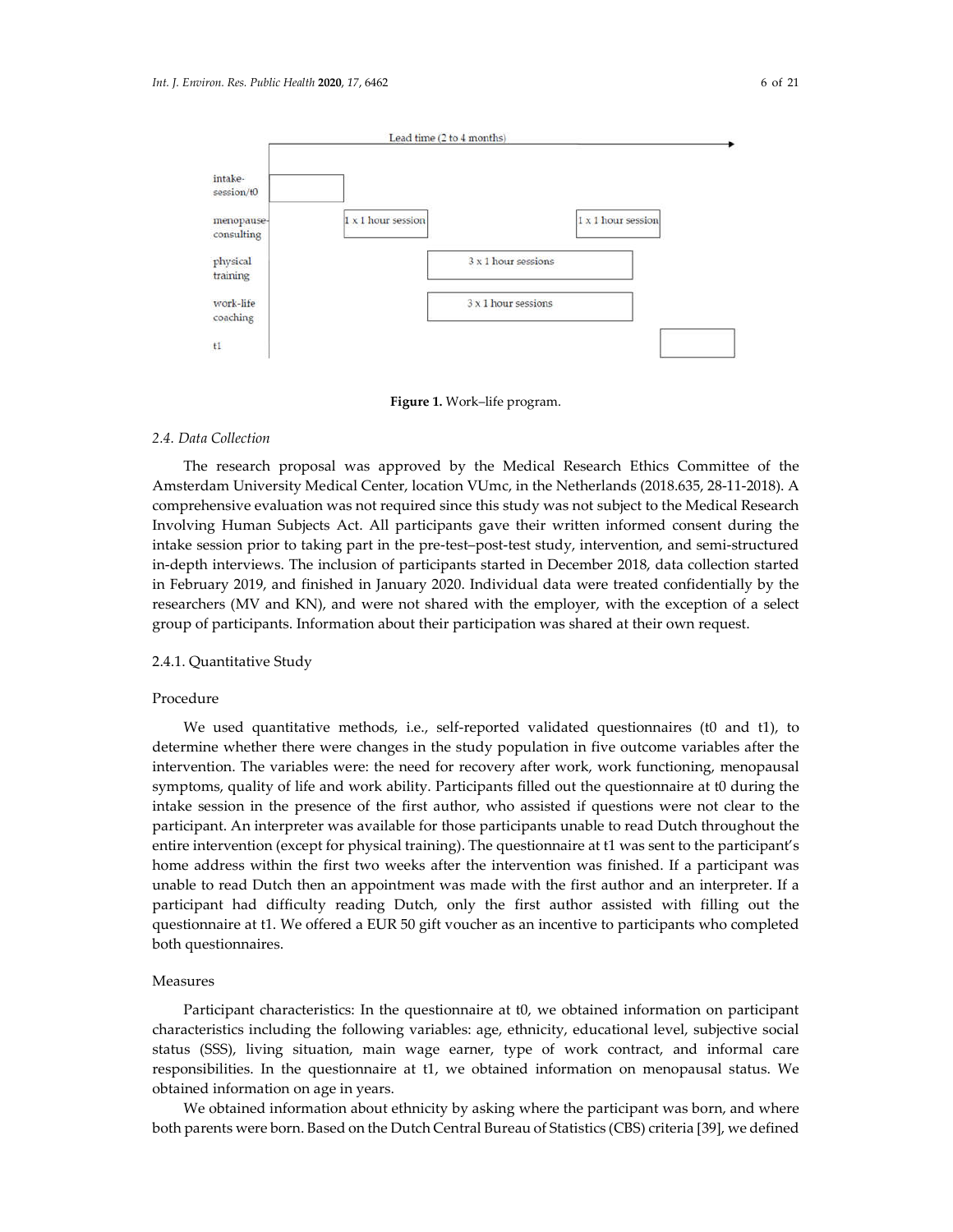ethnicity according to the country of the birth of the participant as well as her parents [40]. A participant was considered as belonging to an ethnic minority group if she fulfilled one of the following criteria: being born abroad and having at least one parent born abroad, or being born in the Netherlands but both parents being born abroad. A participant was considered ethnic Dutch if both parents were born in the Netherlands.

We assessed educational level by the participant's highest level of education (either in the Netherlands or abroad). Based on the Dutch Central Bureau of Statistics (CBS) criteria [41], we defined low educational level by completion of primary school, lower vocational education, and lower secondary school; intermediate educational level by completion of intermediate vocational education and upper secondary school; higher educational level by completion of upper vocational education and university.

We measured subjective social status (SSS) with the MacArthur scale [42], and it can be defined as an individual's perception of his or her own position in the socioeconomic hierarchy [42]. This instrument consists of a single question ("Think of this ladder as representing where people stand in our society (the Netherlands). At the top of the ladder are the people who are the best off, those who have the most money, most education, and best jobs. At the bottom are the people who are the worst off, those who have the least money, least education, and worst jobs or no job [43]." A 10-point response scale was illustrated in a ladder on which the participant could draw a cross (0= worst off,  $10=$  best off).

We assessed living situation by asking what participant's living situation is (1= alone, 2= with partner, 3= with partner and children, 4= alone with children, 5= other).

We obtained information about the main wage earner by asking if the participant is the main wage earner in the household (1= yes, 2= no, my partner and I earn about the same, 3= no, my partner is main wage earner).

We assessed type of employment contract by asking what type of employment contract participants have (1= full-time, 2= part-time).

We obtained information about informal care responsibilities by asking if the participant provide informal care on a weekly basis (1= yes, 2= no).

We assessed menopausal status by asking whether the participant still menstruates (1= yes, I still menstruate as often as before (no cycle changes) (pre-menopause; 2= yes, but I menstruate more often/my cycle is irregular (≥7 days difference between consecutive periods) (early-peri menopause; 3= yes, but I menstruate less often and skip periods (≥60 days between 2 periods) (late-peri menopause); 4= no, I have not menstruated for more than 12 months (post-menopause); 5= I do not know, because I use hormonal contraception (unknown)). The classification for menopause status is based on the STRAW+10 staging system [44].

Outcome variables: We used the following questionnaires to measure the five outcome variables at pre-test (t0) and post-test (t1). Need for recovery after work (NFR) was the primary outcome variable, and we measured this variable with the Need for Recovery Scale questionnaire [45]. The NFR scale consists of 11 items, which uses a dichotomous response scale. The total score ranges from 0 to 100 points (lower representing better functioning).

We measured work functioning with the weighted composite work-functioning questionnaire [46] This questionnaire comprised 49 items divided into four domains: work performance (18 items), NFR (11 items) (primary outcome variable), quantity of work (5 items), and capacity to work (15 items), which uses various response scales [46]. We converted the domain scores to a 0–100 scale, and used these scores to calculate the total work functioning scale ranging from 0 to 100 points (lower representing better functioning) [47].

We measured menopausal symptoms with the Dutch version of the Greene Climacteric Scale (GCS) which is a widely used self-report measure of menopausal symptoms [23,48]. The GCS consists of 21 items, divided into various domains: psychological (eleven symptoms), subdivided into anxiety (7 symptoms) and depression (5 symptoms), somatic (7 symptoms), vasomotor (2 symptoms), sexual (1 symptom), which uses a 5-point response scale ( $0=$  not existing,  $1=$  sometimes,  $2=$  often,  $3=$  very often) [23]. The total GCS ranged from 0 to 63 points (lower is better) [23].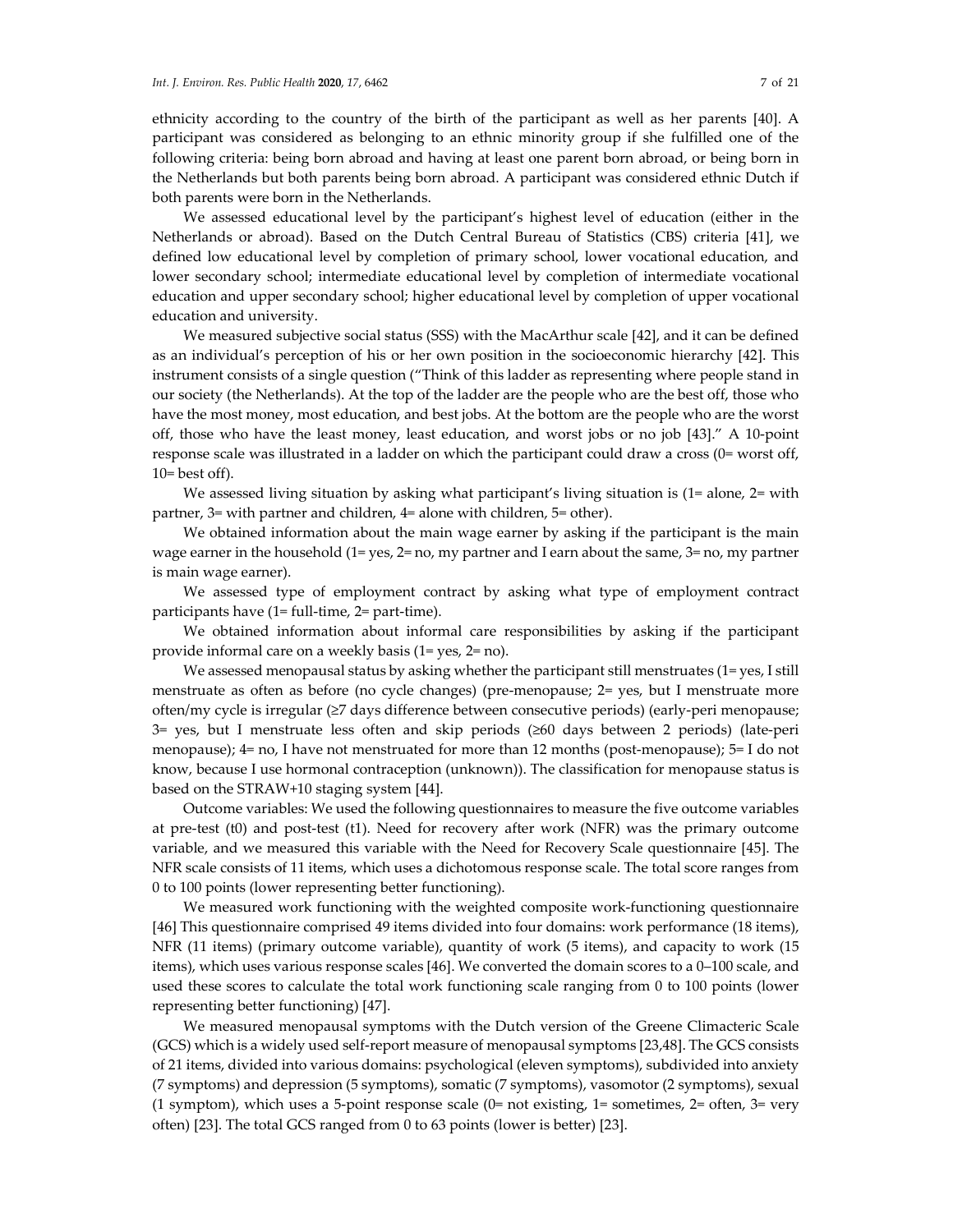We measured quality of life with the Dutch version of with the Medical Outcomes Study Short Form 12 (SF-12) [31]. This questionnaire consists of 12 items which measure physical and mental health, which uses various response scales. The total scale ranged from 0 to 100 points (higher is better).

We measured Work ability with the work ability score (WAS) which is the first question of the Work ability Index (WAI). The WAS measures the general work ability compared to lifetime best [49]. The WAS ranged from 0 to 10 (higher is better), 0–5 points is poor, 6–7 points is moderate, 7–8 is good and 9 is excellent.

#### 2.4.2. Qualitative Study

## Procedure

We used the qualitative method of semi-structured, in-depth interviews to determine the perceived changes in health and work functioning after the intervention. These interviews were conducted after the intervention by the first author (MV) who is a trained medical anthropologist, and who had already built up a relationship with the participants at the beginning of the intervention, which was conducive to trust. The interviews had a broader scope than the items used for this article, but the topic list relevant to this article was based on the five outcome variables from the questionnaires in the quantitative study. We broadened the focus of the outcome variables to include larger themes, such as lifestyle, health and work. In Table 1, the topic list relevant to this article is outlined. The first author conducted each interview in Dutch. Each interview was held either in a private room in the participant's workplace or in the hospital restaurant (depending on the participant's preference). The average length of an interview was an hour. We offered a EUR 25 gift voucher as an incentive to participate in the interview.

**Table 1.** Topic list semi-structured, in-depth interviews.

| Lifestyle                                                                                      |
|------------------------------------------------------------------------------------------------|
| Perceived changes                                                                              |
| Tell me whether you experienced any changes in your body, exercise habits, or nutrition after  |
| following the work-life program (WLP).                                                         |
| Tell me what has changed. Tell me how this has changed. Tell me why nothing has changed.       |
| Contribution WLP                                                                               |
| Tell me how and if the WLP contributed to these changes.                                       |
| Health                                                                                         |
| Perceived changes                                                                              |
| Tell me whether you experienced any changes in your health - menopausal symptoms, physical-    |
| and mental health-after following the WLP.                                                     |
| Tell me what has changed. Tell me how this has changed. Tell me why nothing has changed.       |
| Contribution WLP                                                                               |
| Tell me how and if the WLP contributed to these changes.                                       |
| <b>Work functioning</b>                                                                        |
| Perceived changes                                                                              |
| Tell me whether you experienced any changes in your work after following the WLP.              |
| Tell me whether you experienced any changes in your work-life balance after following the WLP. |
| Tell me what has changed. Tell me how this has changed. Tell me why nothing has changed.       |
| Contribution WLP                                                                               |
| Tell me how and if the WLP contributed to these changes.                                       |
|                                                                                                |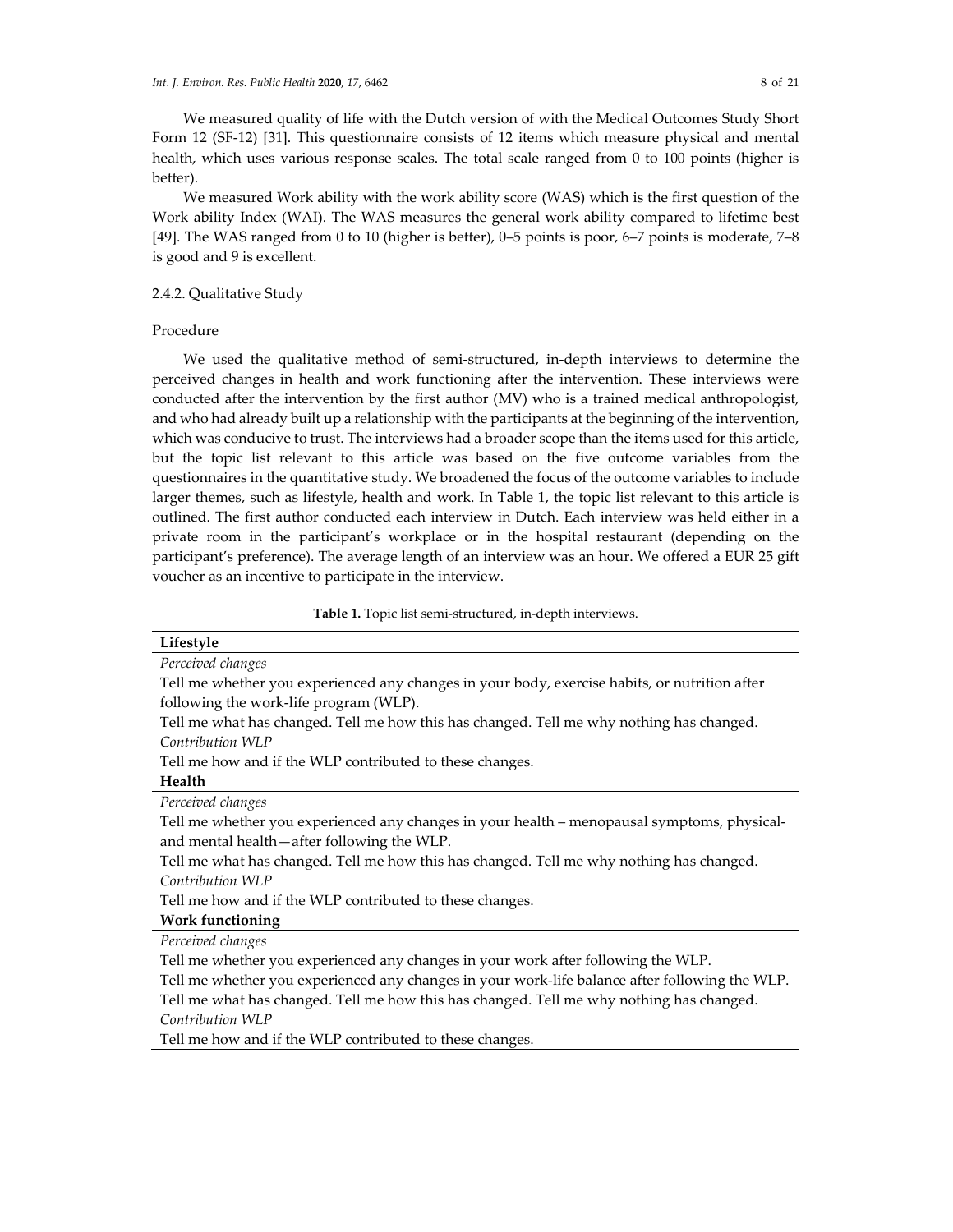#### *2.5. Data Analysis*

#### 2.5.1. Quantitative

We reported descriptive information on participant characteristics as means, standard deviation, or frequencies (%).

Differences between pre-test (t0) and post-test (t1) were analyzed by either paired-sample *t*-tests or Wilcoxon signed-rank tests. For each outcome variable, we examined the distribution of the difference between pre-test (t0) and post-test (t1) using the Shapiro–Wilk Test. For continuous outcomes that were normally distributed, we used paired-sample *t*-tests to determine whether statistically significant difference occurred between outcomes of pre- and post-test. For outcomes that were not normally distributed, we used the Wilcoxon signed-rank test. We set the significant level at 0.05. We used SPSS statistics 25.0.

Furthermore, we analyzed effect sizes to determine the relevance of outcome variables that changed significantly. We calculated the Cohen's d effect size [50] by determining the mean difference between pre- and post-test, divided by the pooled standard deviation [51]. For Cohen's d, a score of 0.2–0.5 can be considered a small effect, 0.5–0.8 a medium effect, and >0.8 a large effect [50]. We used Review Manager 5.4.

### 2.5.2. Qualitative

We recorded and transcribed all interviews verbatim. During the first phase, two researchers (MV and KN) individually coded the first three interviews deductively and inductively, then compared and discussed these codes to reach an agreement; this resulted in a coding scheme. Subsequently, only the first author deductively and inductively coded subsequent interviews in accordance with the scheme, adapting it when a new code came up [52]. Another author (KN) checked the new codes, after which we retained the codes for which agreement had been found, which led to a new version of the coding scheme. In the second phase, we sorted the codes into themes. To support our findings in the results section, we included quotes from the interviews with participants. The quotes in the results section of this article were translated from Dutch by a native English speaker. We used MAXQDA 2020, VERBI Software, Berlin, Germany.

#### **3. Results**

#### *3.1. Quantitative*

#### 3.1.1. Participant Characteristics

The total number of participants in the pre-test–post-test study was 70 at pre-test (t0), and 56 at post-test (t1). Fourteen participants stopped participating in the WLP. Participant characteristics are listed in Table 2. More than half of the participants had a migration history that varied greatly—21 different migratory backgrounds. Almost all participants had a low or intermediate educational level. Participants scaled themselves relatively low on the socioeconomic ladder at a mean of 4.7 (1.5) on a scale of 0–10. More than one-third of the participants did not live with a partner, and over half the participants were the main wage earner in the household. Over half of the participants had a parttime employment contract. About one-fifth of the participants had informal care responsibilities on a weekly basis. Two-thirds of the participants were post-menopausal women.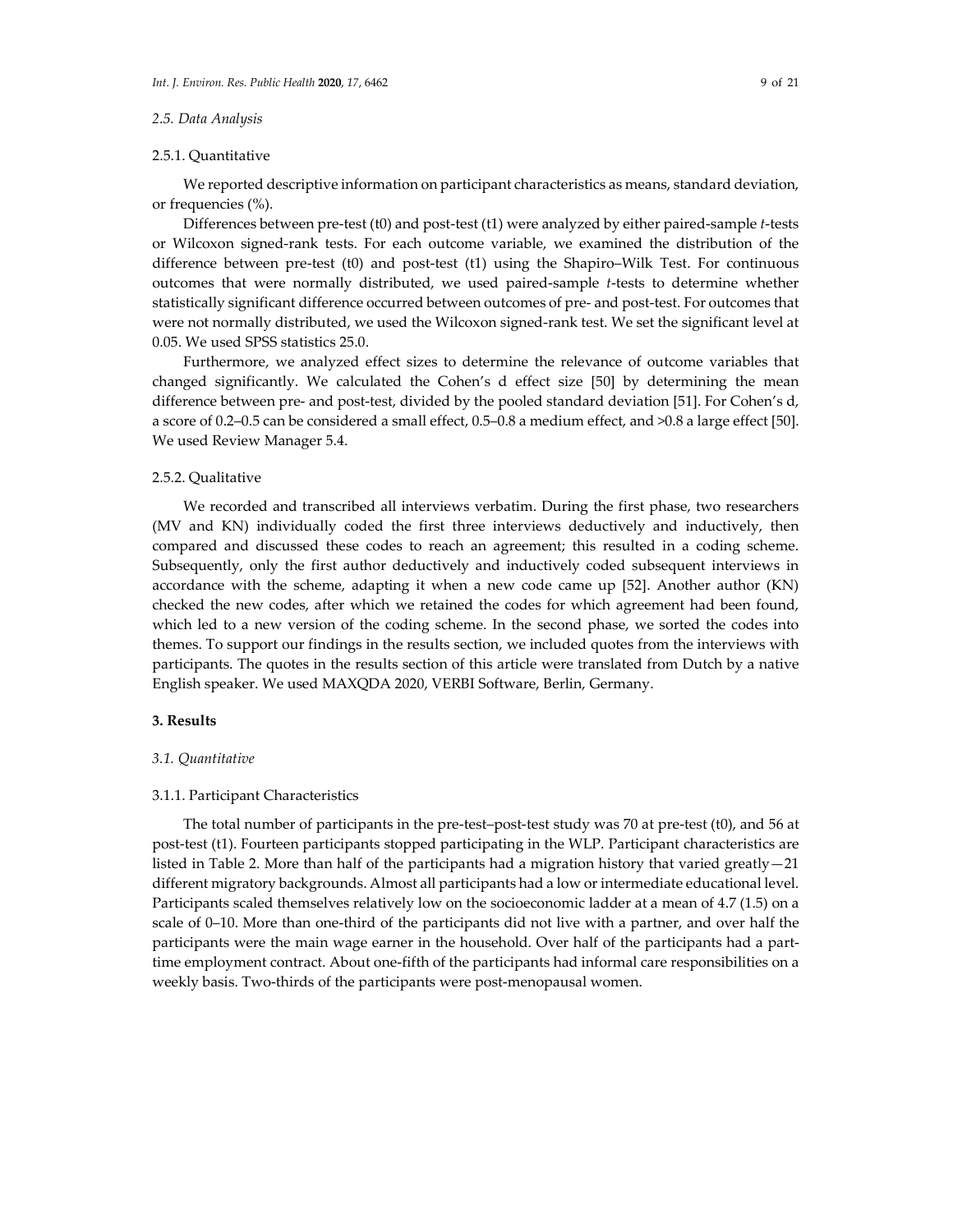| Descriptive                                 | n            | (%)        | Mean | <b>SD</b> |
|---------------------------------------------|--------------|------------|------|-----------|
| Age                                         |              |            | 52.6 | 4.5       |
| Ethnicity                                   |              |            |      |           |
| Ethnic minority                             | 36           | $(51.4\%)$ |      |           |
| Ethnic majority (Dutch)                     | 34           | $(48.6\%)$ |      |           |
| <b>Educational level</b>                    |              |            |      |           |
| Low                                         | 29           | $(41.4\%)$ |      |           |
| Intermediate                                | 36           | $(51.4\%)$ |      |           |
| High                                        | 5            | $(7.1\%)$  |      |           |
| Subjective social status (SSS) <sup>1</sup> |              |            | 4.7  | 1.5       |
| Living situation                            |              |            |      |           |
| Alone                                       | 11           | (15.7%)    |      |           |
| With partner                                | 11           | $(15.7\%)$ |      |           |
| With partner and children                   | 32           | $(45.7\%)$ |      |           |
| No partner but with children                | 15           | $(21.4\%)$ |      |           |
| Other                                       | $\mathbf{1}$ | $(1.4\%)$  |      |           |
| Main wage earner                            |              |            |      |           |
| Yes                                         | 38           | $(54.3\%)$ |      |           |
| No, my partner                              | 24           | $(34.3\%)$ |      |           |
| Equal with partner                          | $\,8\,$      | $(11.4\%)$ |      |           |
| Type of contract                            |              |            |      |           |
| Full time                                   | 22           | $(31.4\%)$ |      |           |
| Part time                                   | 48           | $(68.6\%)$ |      |           |
| Informal care responsibilities              |              |            |      |           |
| Yes                                         | 15           | $(21.4\%)$ |      |           |
| No                                          | 55           | $(78.6\%)$ |      |           |
| Menopausal status <sup>2</sup>              |              |            |      |           |
| Pre-menopause                               | 4            | $(7.1\%)$  |      |           |
| Early peri-menopause                        | 3            | $(5.4\%)$  |      |           |
| Late peri-menopause                         | 3            | $(5.4\%)$  |      |           |
| Post-menopause                              | 38           | $(67.9\%)$ |      |           |
| Unknown                                     | 8            | $(14.3\%)$ |      |           |

**Table 2.** Participant characteristics (*n* = 70, including drop-outs).

<sup>1</sup> 1 missing. <sup>2</sup> Menopause status is determined through t1 ( $n = 56$ ).

# 3.1.2. Pre-Test–Post-Test Outcomes

Table 3 shows that NFR did not significantly decrease between pre- and post-test. This also applies to all other subscales of work functioning, including the total sum score.

The total score on menopausal symptoms significantly decreased after participation in the WLP (from 17.9 to 14.5,  $p = 0.000$ ). All subscale scores significantly decreased after participation in the WLP, with the exception of anxiety (from 4.8 to 4.4,  $p = 0.099$ ), and sexual dysfunction (from 0.9 to 0.8,  $p =$ 0.438). The effect size of the total sum score on menopausal symptoms including all subscale scores with a significant effect was between 0.2 and 0.5, which means a small effect.

Regarding quality of life, the score on both outcome variables did not change between pre- and post-test.

Work ability improved (from 7.0 to 7.4), but was not statistically significant (*p* = 0.072).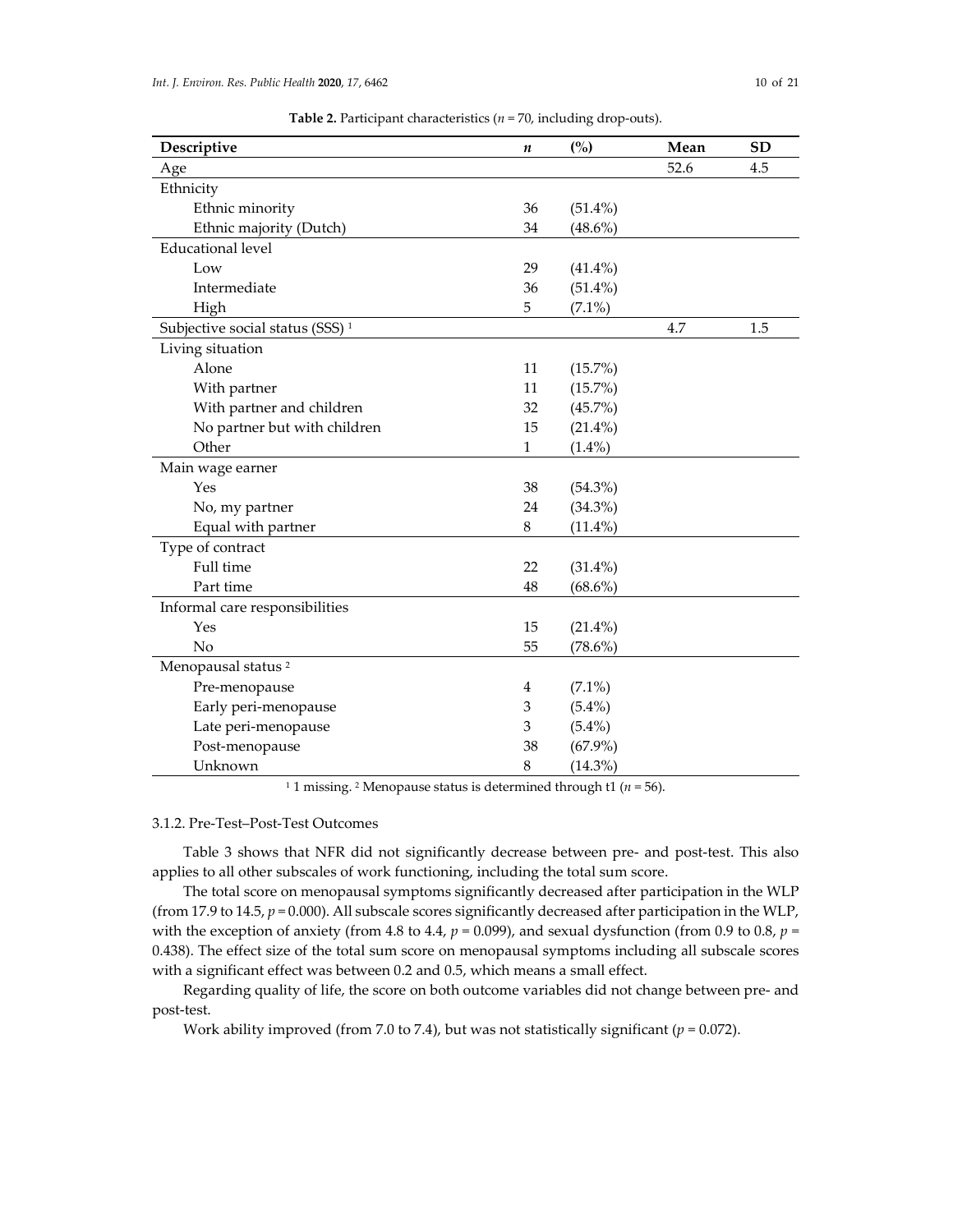|                                             | $n^2$ |              | T0 (Pre-Test) <sup>3</sup><br>$n^2$ |    | T1 (Post-Test) |                 | Pre- and Post-Test |             |                  |                      |
|---------------------------------------------|-------|--------------|-------------------------------------|----|----------------|-----------------|--------------------|-------------|------------------|----------------------|
|                                             |       | Mean (SD)    | Median<br>(IQR)                     |    | Mean (SD)      | Median<br>(IQR) | <b>Mean Diff</b>   | t or $z^5$  | $\boldsymbol{p}$ | <b>Effect Size</b>   |
| Work functioning problems (0-100) (lower is |       |              |                                     |    |                |                 |                    |             |                  |                      |
| better)                                     | 65    |              | 21.1(20.0)                          | 54 |                | 18.6(16.0)      |                    | $z = -0.27$ | 0.791            |                      |
| Work performance                            | 70    |              | 00.0(6.0)                           | 55 |                | 00.0(6.0)       |                    | $z = 0.59$  | 0.556            |                      |
| Need for recovery after work <sup>1</sup>   | 70    |              | 40.9(55.0)                          | 55 |                | 36.4(64.0)      |                    | $z = -0.66$ | 0.508            |                      |
| Quantity of work                            | 66    | 21.4 (19.88) |                                     | 54 | 20.8 (16.68)   |                 | 2.4                | $t = 0.94$  | 0.350            |                      |
| Capacity to work                            | 69    |              | 18.8(27.0)                          | 55 |                | 19.6(25.0)      |                    | $z = 0.99$  | 0.320            |                      |
| Menopausal symptoms (GCS) (0-63) (lower is  |       |              |                                     |    |                |                 |                    |             |                  |                      |
| better)                                     | 70    |              | 18.0(12.0)                          | 56 |                | 13.0(11.0)      |                    | $z = -3.91$ | 0.000            | 0.39(0.03, 0.74)     |
| Psychological                               | 70    |              | 8.5(8.0)                            | 56 |                | 7.0(7.0)        |                    | $z = -2.59$ | 0.010            | $0.30 (-0.05, 0.66)$ |
| Anxiety                                     | 70    | 4.8(3.10)    |                                     | 56 | 4.4(2.73)      |                 | 0.5                | $t = 1.68$  | 0.099            |                      |
| Depression                                  | 70    |              | 4.0(4.0)                            | 56 |                | 3.0(4.0)        |                    | $z = -3.08$ | 0.002            | 0.41(0.05, 0.76)     |
| Somatic                                     | 70    | 5.4(3.04)    |                                     | 56 | 4.3(2.81)      |                 | 1.1                | $t = 3.47$  | 0.001            | $0.35 (-0.00, 0.71)$ |
| Vasomotor                                   | 70    |              | 2.0(3.0)                            | 56 |                | 2.0(3.0)        |                    | $z = -3.24$ | 0.001            | $0.33 (-0.02, 0.68)$ |
| Sexual dysfunction                          | 70    |              | 1.0(1.0)                            | 56 |                | 0.0(1.0)        |                    | $z = -0.78$ | 0.438            |                      |
| Quality of life (0-100) (higher is better)  |       |              |                                     |    |                |                 |                    |             |                  |                      |
| Physically                                  | 70    |              | 48.8(15.0)                          | 56 |                | 50.1(10.0)      |                    | $z = -1.15$ | 0.250            |                      |
| Mentally                                    | 70    | 48.2 (10.37) |                                     | 56 | 48.7(9.40)     |                 | $-0.2$             | $t = -0.12$ | 0.908            |                      |
| Work ability (0-10) (higher is better)      | 70    |              | 7.0(1.0)                            | 56 |                | 8.0(1.0)        |                    | $z = -1.80$ | 0.072            |                      |

**Table 3.** Outcomes on pre-test–post-test, paired *t*-tests and Wilcoxon signed-rank test results, and effect sizes.

<sup>1</sup> Primary outcome variable. <sup>2</sup> The n varies due to missing values on the outcomes. <sup>3</sup> The outcome measures vary depending on which test is used. <sup>4</sup> Mean differences based on complete data sample (t0 + t1).<sup>5</sup> Either t or z vary depending on which test is used.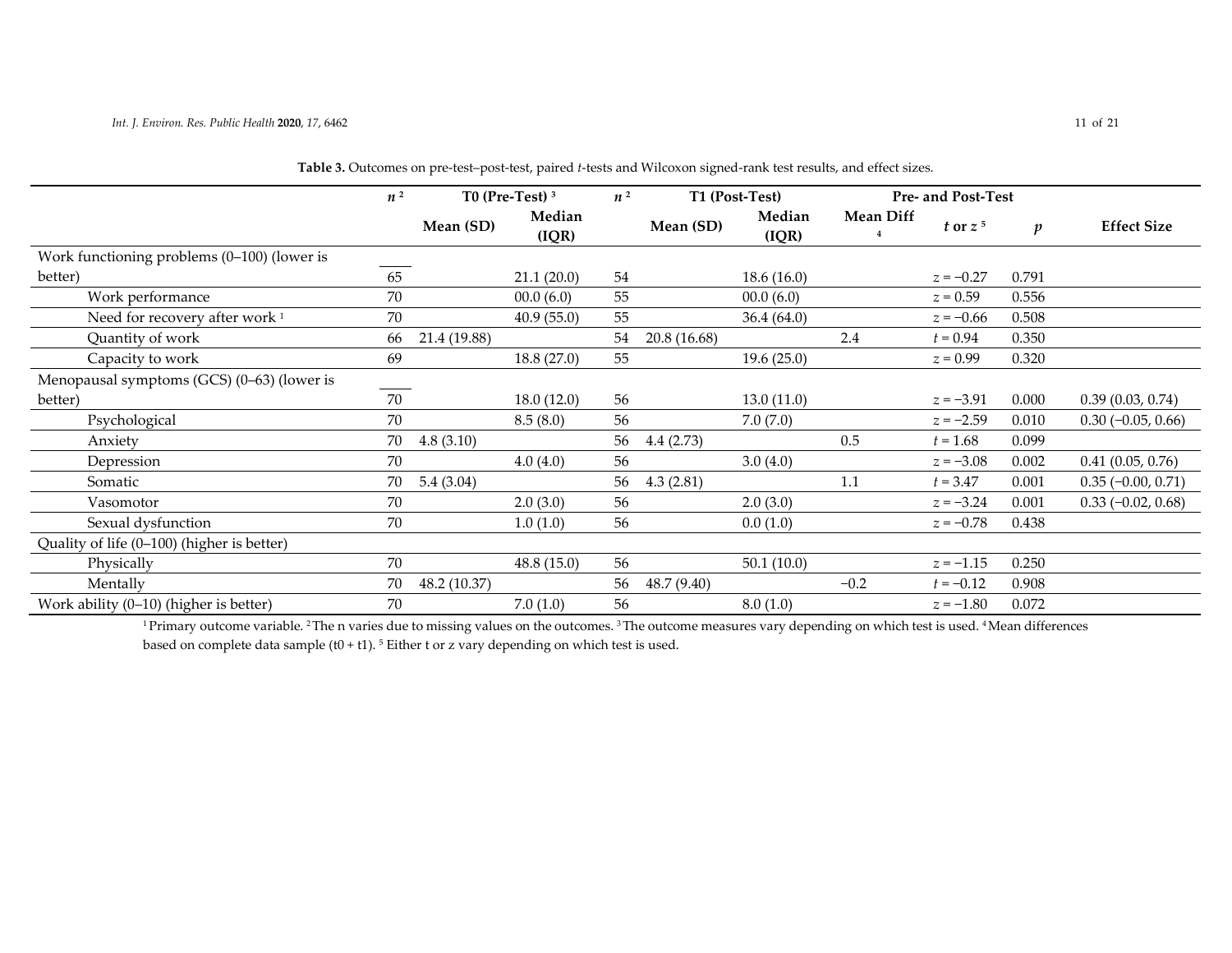### *3.2. Qualitative*

The WLP initiated a process of mental empowerment in most participants, whereby they have learned to reflect more on their own needs. This helped them to make more conscious choices that benefit both their health and work functioning. We have identified this process of mental empowerment as the central theme of the analysis, and it is reflected in the quote: "*I get that spirit in me*!" from a 49-year-old cleaner with a Ghanaian migratory background. In her culture, it is not customary to talk about personal issues. For instance, she had lost interest in sex with her partner, but did not talk about this issue with him. After the WLP, she felt mentally empowered to start discussing this issue with her partner in order to relieve the tension between them. In this account of the qualitative findings, we define mental empowerment as a form a self-efficacy**,** i.e., the belief in one's ability to exert control over one's own motivation, behavior, and social environment [53]. When we spoke about these kinds of changes in the interviews, which we relate to mental empowerment in our analysis, almost all participants said that they felt stronger or more free. To illustrate this, we have used quotes from several participants who work as patient food service assistants:

*No, I have become stronger. […] So, about me? I am now really super strong. (20190924)*

Yes, I have had some really good talks with you. And that has given me a real lift, it has given me the power, the *power to keep on going! (20200123)*

*Liberation haha, yes, a sort of weight has been lifted off my shoulders. (20191127)*

Although not for everyone, this process of mental empowerment seems to be associated with positive changes in four domains: behavior, physical health, mental wellbeing, and in the workplace. The importance of mental empowerment is even more clear when listening to the account of a 56 year old laundry operative who had been suffering from menopausal symptoms—mainly difficulty in sleeping, hot flashes and joint pain. In the following quote, she tells that she had learned from the WLP, but had not experienced any changes in her menopausal symptoms:

*Yes, you learn, but change...? Nothing has really changed... No, there hasn't been much change for me. (20191105)*

At the same time, she said that she had not changed her behavior regarding exercising and selfcare, apart from taking dietary supplements. This example indicates that she did not feel mentally empowered to change certain health behaviors, although this would appear to be a prerequisite for experiencing changes in health and wellbeing. We identified four domains as four sub-themes in the analyses, which we will report below. Participant characteristics are listed in Table 4.

| Descriptive                  | n | (%)        | Mean | <b>SD</b> |
|------------------------------|---|------------|------|-----------|
| Age                          |   |            | 53.4 | 4.2       |
| Ethnicity                    |   |            |      |           |
| Ethnic minority <sup>1</sup> | 7 | $(58.3\%)$ |      |           |
| Ethnic majority (Dutch)      | 5 | $(41.7\%)$ |      |           |
| Educational level            |   |            |      |           |
| Low                          | 4 | $(33.3\%)$ |      |           |
| Intermediate                 | 8 | $(66.7\%)$ |      |           |
| High                         | 0 | $(0.0\%)$  |      |           |
| Type of contract             |   |            |      |           |
| Full time                    | 6 | $(50.0\%)$ |      |           |
| Part time                    | 6 | $(50.0\%)$ |      |           |
| Living situation             |   |            |      |           |
| Alone                        | 2 | $(16.7\%)$ |      |           |
| With partner                 | 3 | $(25.0\%)$ |      |           |
| With partner and children    | 6 | $(50.0\%)$ |      |           |

**Table 4** Characteristics of interview participants (*n* = 12).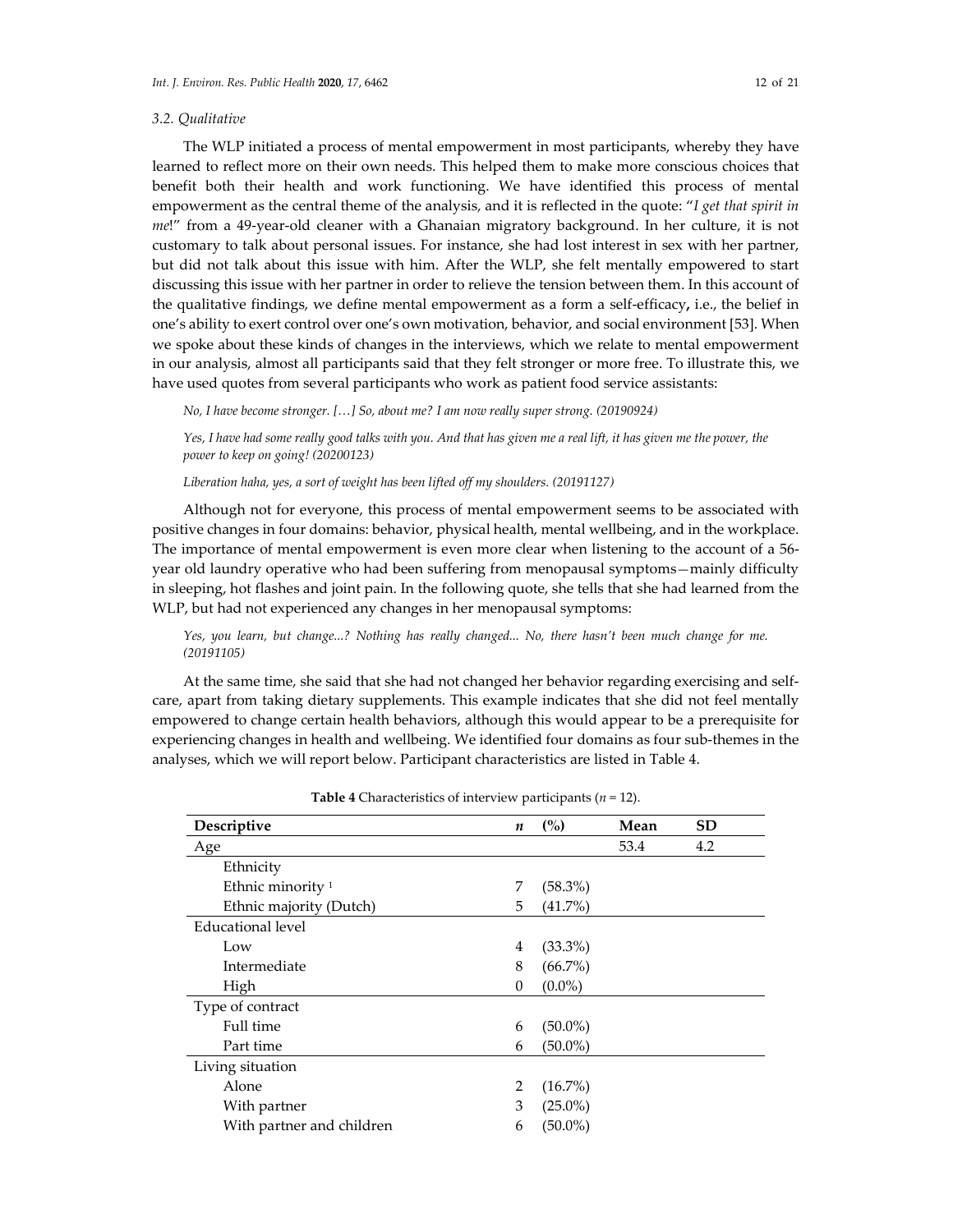| No partner but with children |          | $(8.3\%)$  |
|------------------------------|----------|------------|
| Menopausal status            |          |            |
| Pre-menopause                |          | $(8.3\%)$  |
| Early peri-menopause         |          | $(8.3\%)$  |
| Late peri-menopause          | $\theta$ | $(0.0\%)$  |
| Post-menopause               | 9        | $(75.0\%)$ |
| Unknown                      |          | $(8.3\%)$  |

<sup>1</sup> Ethnic backgrounds included Brazil, Guinee, Morocco, Portugal, and Surinam. The quote "I get that spirit in me" is from a participant from Ghana with whom the first author held a pilot group interview before the twelve interviews included in this article.

## 3.2.1. Behavioral Changes

We subdivided 'behavioral changes' into health, lifestyle, and social behavior. Changes in health behavior varied from planning rest periods to avoid becoming completely exhausted by the end of the day, to making small adjustments in sleep hygiene. Almost all participants followed the advice of the menopause consultant to use dietary supplements, in particular vitamin D3 and magnesium citrate. These supplements were advised in combination with a calcium-rich diet in order to prevent osteoporosis, and to promote better sleep and reduce muscle cramps. Following the advice of the physical trainer, the majority of the participants said that they had become consciously engaged in changing their posture to improve physical health, such as back pain. This 56-year-old employee in medical administration is now more aware of her posture when walking:

*No, but it has had a big effect on me. As I have said before, I often got backache when I'd been walking. Walking is good, so what am I doing wrong? I thought it was just my back. I mean, when you get older your back starts*  to hurt, but it is probably due to the fact that I was holding myself too straight and stiff, and walking too fast. I *don't know, but now I am much more conscious of how I should walk. (20191111)*

Almost all participants stated mentioned that they tried to put new and better posture into practice.

Changes in lifestyle behavior mainly concerned changes in nutrition, such as a more varied diet. However, not everyone discussed nutrition extensively in the WLP, because they already had a healthy diet. A number of participants started exercising more often (or more consistently) due to participation in WLP, for example with the help of a pedometer. This was not successful for everyone, and explanations given included not being able to fit exercising into their busy daily schedule. A 56 year-old laundry operative, for whom integrating exercise into her daily schedule was difficult, initially described herself as lazy. In the following quote, she pictures her daily schedule:

*Yes, after six hours [of working] I get home at 3:00 pm. Normally it is 3:00 pm, go by the supermarket, and get home at 3:30 pm. Oh, then I go to the attic, iron, fold, tidy up, clean, go to the kitchen, I'm done at 8:00 PM. […] And then I don't feel like going outside anymore. (20191105)*

Together, we came to the conclusion that she is not lazy, but has other priorities due to her gendered caring responsibilities at home.

Changes in social behavior involved both work and private life. An example of a change in social behavior is that various participants told us that they had started to share their experiences of the WLP with other women, including colleagues and family members. Topics included advice on dietary supplements and posture; this was particularly true of participants with a non-Western migratory background. In the following quote, a 54-year-old patient food services assistant with a Hindu-Surinamese migratory background explains how uncommon it is in her community to talk about private issues, but started to share her newly acquired knowledge in the WLP with her daughters-in-law:

*Then in my women's group, in our group of Hindustani women, well they don't talk about themselves. But, with this thingy [WLP] you can talk freely. And also I can be aware now, for my daughters-in-law for example. So I can explain to them, if you are in your 40s, or around 45 or in your 50s, then you can get these symptoms.*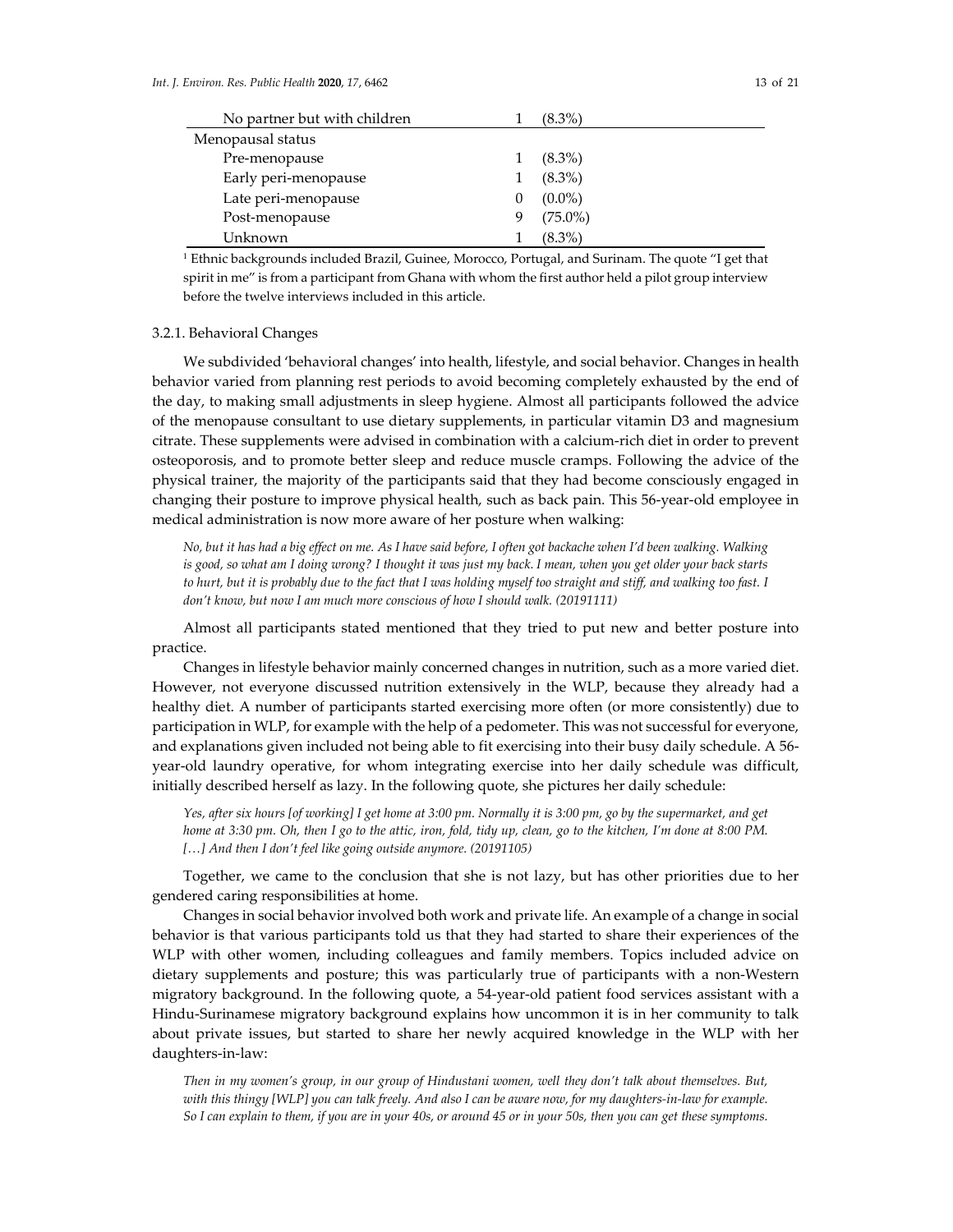*[…] But no-one said: maybe menopause, that … They don't talk much. I am happy that you have come up with this program and that such things exist in the Netherlands. That we can get on with it. (20200123)*

This quote suggests that participants feel the need to share their newly acquired knowledge from the WLP with their social environment, which then has an effect beyond the participants themselves and extends into their communities. In terms of changes in social behavior—specifically in working life—a number of participants said that they now interact differently with their colleagues. To illustrate this, we use a quote from a 54-year-old patient food services assistant who works flexible shifts. She often got furious if she started her shift and the handover from her predecessor was a mess. In the following quote, she reflects on the change she has experienced in her way of interacting:

*It all starts with the handover. […] I was someone that was like 'don't mess with me'. You know, but now I think what the ...?* [colleague's name] is just a colleague, I come to work, she says what is happening on the *ward. I need to sort it out and solve it myself. […] Yes, it has changed. Because… I really wasn't easy. […] No. I was just full of anger. [...] as a flex worker you find yourself in different situations every time. [...] And one person can say never mind let it go, but the other you say today is a collision. I don't want to be like that anymore. (20190924)*

Through conversations with the work–life coach, she became more aware of how she was taking out her bad moods on the people in her work environment such as colleagues and patients, and that she wanted to stop behaving like this. Other examples of changes in social behaviors, specifically in working life, were to resume work after a period on sick leave, apply for a new job, and to set new priorities concerning work and overtime. Participants told us that the topic of menopause and midlife is now discussed between colleagues more often. Finally, in terms of changes in social behavior specifically related to private life, participants started to make changes in regard to planning, such as a less busy schedule. On the advice of the menopause consultant, a participant with young children called her family together to tell them what the menopause was doing to her, which would potentially help her to gain more understanding from within the family.

## 3.2.2. Changes in Physical Health

Participants stated that participation in the WLP had reduced various physical symptoms. All these symptoms were associated with the menopause, and are included as menopausal symptoms in GCS under somatic and vasomotor symptoms. The participants reported that they had experienced a reduction in symptoms ranging from breathing difficulties to muscle and joint pains. To illustrate this, we use two quotes from a 54-year-old patient food services assistant. Her job involved physical work on a fulltime basis and she had been on sick leave for almost a year. She had experienced a number of physical health symptoms, including asthma. In the WLP, she learned how to perform breathing exercises through an application on her phone. In the following quote, she reflects on how these exercises promoted change:

*Before I go to sleep I do the exercise for maybe ten minutes or fifteen minutes. At the start I did five minutes, or maybe not even four minutes, I was really tired. I couldn't carry on. I really had to get out of bed and have a drink of water. But now, although it has taken some time, I have been doing it now … what…. almost six, seven, eight weeks. […] And thanks to doing her exercises, I don't need to use my inhaler as much. I used to use it seven times a day and now it is only three. […] I am wondering that if I, continue if maybe I will get down to using it only once, or maybe not at all. My aim is to not use it at all. (20200123)*

Besides this improvement in her ability to breathe, she also had less joint pain. In the following quote she reflects on what may have initiated this improvement:

*Maybe it is because of those, those vitamin tablets. And also my food—I have started eating more vegetables. And more nuts. I used not to eat those much. So that kind of thing, that diet wheel that has, that helps too. And I think it has more benefits. Because I was really in pain. I really couldn't ... (20200123)*

This participant started using dietary supplements in combination with a calcium-rich diet on the advice of the menopause consultant. These quotes suggest that the WLP supported the making of healthy choices and improved physical health.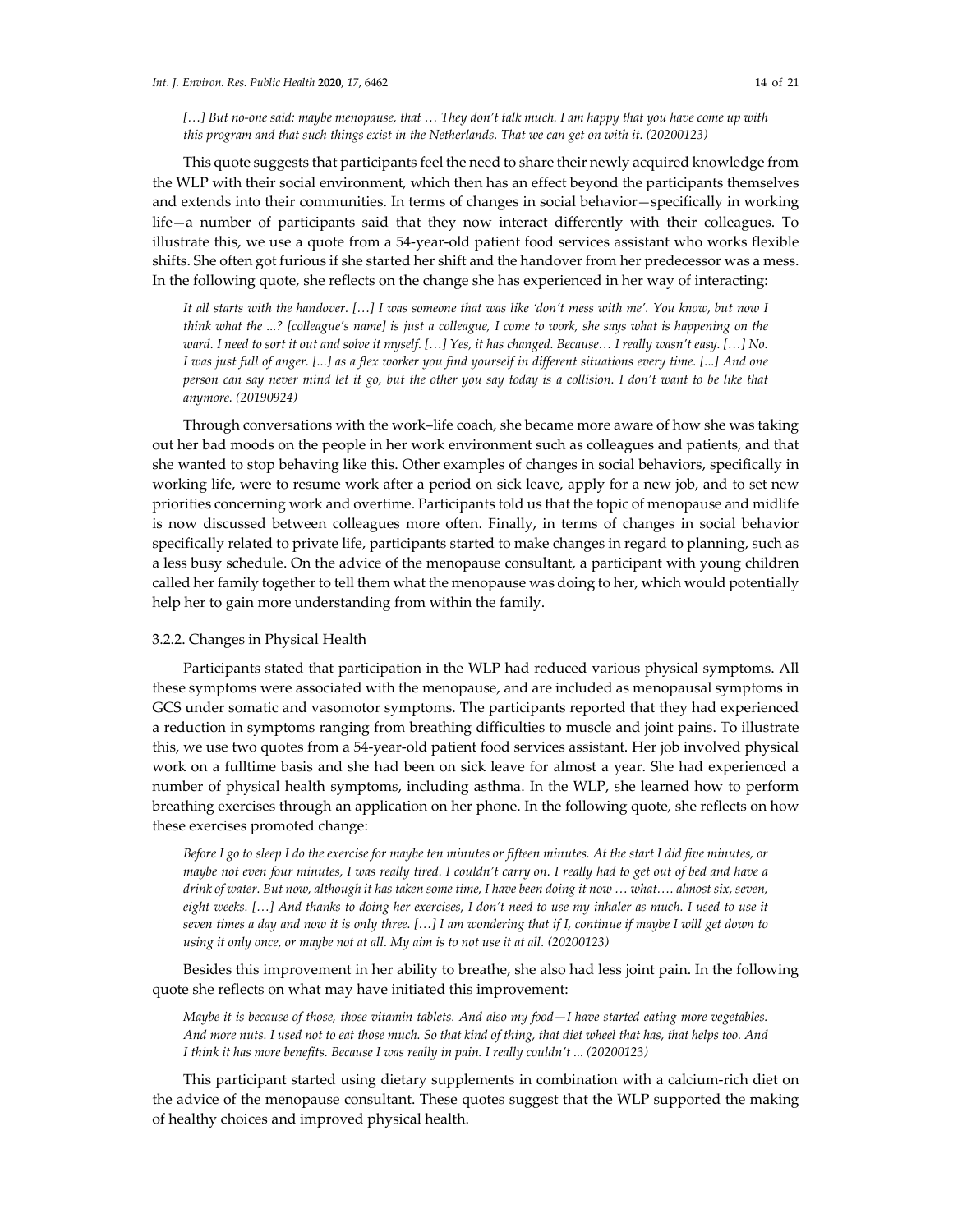### 3.2.3. Changes in Mental Wellbeing

In almost all the interviews, participants reported changes in mental wellbeing concerning work and private life to a greater or lesser extent. Reported changes in mental wellbeing included feeling less stressed, less depressed, less tired, and having more energy due to sleeping better. These symptoms in which women felt changes are also associated with menopausal symptoms and are included in the GCS as psychological symptoms.

Participants also mentioned changes in mental wellbeing concerning work–life balance and work functioning. One participant said that she now enjoys going home from work more, and she relates this partly to the fact that she is more open to patients at work and deals differently with them. One participant also said that she now comes home from work less tired, because she has learned to protect her personal boundaries. She has now passed on various tasks to colleagues. With regard to an improvement in work functioning, participants reported improved interaction with colleagues, feeling fitter at work as result of a less busy private schedule, and being less tense.

#### 3.2.4. Changes in the Workplace

For some of the participants, the support in the WLP led to positive changes in the workplace, such as more openness about the topic of menopause and midlife, or a decrease in heavy workload. A 48-year-old patient food service assistant had a very heavy workload on the hospital ward where she works. The WLP supported her in starting a conversation with her manager about her heavy workload, as she realized she could hand over work to others:

*She also taught me that I should try, also try, must try to hand over work to someone else. I'm, I always want to do everything myself, but she says, she said to me: you have to try to hand things over to someone else. Then you feel lighter in your head too, so I went to my manager and told her. And now she has assigned people, they are fellow students, they don't actually do much on the ward. And they, they may help me, or they have to help me. It is in their job description. She has hung up a list with their job description, and they help me. And I walk up to them, and then I ask very politely if they can help with this or… you know what I mean? So, it is a success, yes it is. (20191127)*

This conversation with her manager led to her being given more support in her work, and even resulted in the hiring of an extra colleague. Her tasks have been structurally eased as a result of this conversation.

#### 4. Discussion

The results of our study indicate that the female workers in low-paid jobs experience a positive impact from the WLP. In terms of our five outcome variables, the quantitative analysis indicates a significant benefit in terms of menopausal symptoms only. However, the qualitative analysis of the perceived impact of the WLP on health and work functioning indicates that the WLP initiated a process of mental empowerment in female workers in low-paid jobs that has a positive impact on the participants' behavior, physical health, mental wellbeing and the workplace.

The positive impact of the WLP on menopausal symptoms can be explained by the fact that women were encouraged to openly speak about their personal issues related to midlife. The different components of the WLP were focused on these issues—participants mentioned that they finally felt recognition for what they are going through and felt less worried. In addition, participants were provided with tools for influencing certain behaviors and situations. Participants have actually started making new choices that benefit their health and well-being. The results of the quantitative analysis in terms of participants experiencing a positive effect on menopausal symptoms after following the WLP are in line with two other studies on workplace health promotion interventions for female workers in menopause [29,30]. However, in these studies an integral approach was lacking**—**they focused mainly on menopause and work and not on private life or health behavior changes, for instance. Furthermore, these studies were mainly focused on different types of female workers, and to our knowledge, our study is the first to look at female workers in low-paid jobs. Reaching and engaging with this group in workplace health promotion interventions as well as in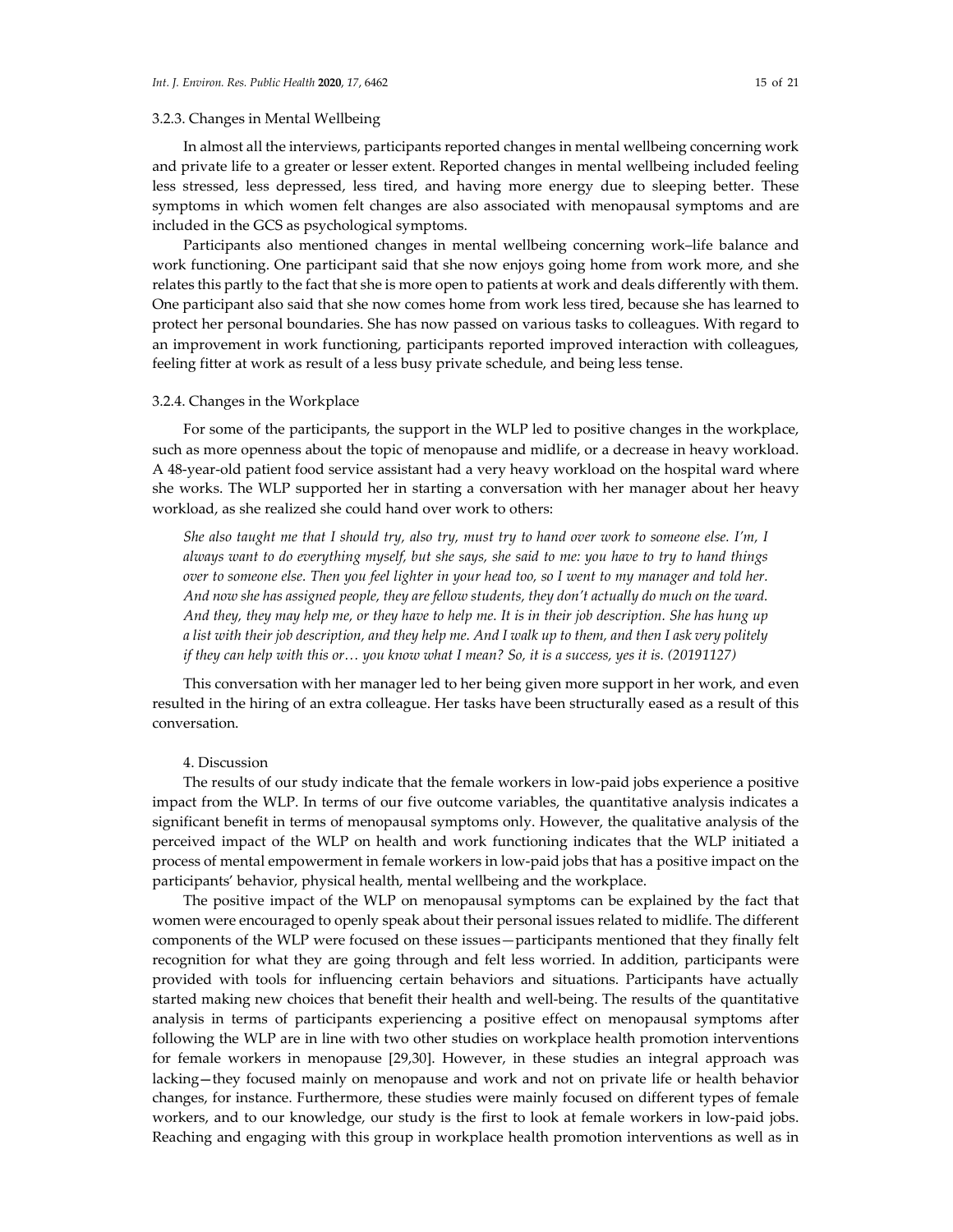research is challenging [54]. The improvement in menopausal symptoms in this group appears promising, as according to the quantitative outcome variables, the WLP was partially effective. Interventions, such as the WLP, which take an integral approach to support menopausal female workers during midlife, have hardly been studied at all; a recent literature study acknowledged that it is worthwhile to study such interventions in other professions, sectors, and at different hierarchical levels (15).

With the exception of the significant improvement in menopausal symptoms seen in our quantitative results, and despite having enough power, we saw no effect in the outcome variables. We have two possible explanations for this. First, the WLP concerns a health promotion intervention, which allowed all women in the target group to participate, thus not solely women with severe symptoms or problems at work. At baseline, the mean score of NFR was 43.4. Workers with a high NFR had a total score of  $≥ 55$  (1–100 scale) and were at higher risk of chronic physiological stress reactions [55], prolonged fatigue [56], work-related fatigue [6], subjective ill health [57], and depression [58]. The baseline mean score was below that number. We calculated that 50.0% of the sample had a higher risk of psychological problems at baseline. However, the SD was 31.61 which means that the scores were spread out over a large range of values. We might have had more impact if we had pre-selected women who already had problems in work functioning or quality of life. If participants had been pre-selected on having problems, there would have been more room for improvement. This also applied to the improvement in menopausal symptoms, which had only a small effect (effect size 0.39), which makes us wonder if this is a clinically relevant effect. However, taking into account that the level of bothersome menopausal symptoms at baseline was not high for instance, only 14.7% of the participants experienced very severe hot flashes and 15.7% very severe night sweats—the finding of a statistically significant effect does indicate relevant changes.

A second possible explanation for the lack of effect on outcome variables is that improving work functioning is difficult to achieve among female workers in low-paid jobs, especially within the short timeframe of our study. It could be that the WLP is merely intervening on the individual level of the employee, which might not be enough to improve problems with work functioning. What type of accommodation to an individual intervention such as the WLP would be required to resolve this issue? The next step in strengthening this type of intervention is to complement them with interventions at the organizational level. Various suggestions have already been made in the literature for interventions at the organizational level that support menopausal female workers [1,8,14,27,59]. We think that the next logical step is to start to increase awareness of issues related to midlife and menopause in the workplace among professionals such as occupational health physicians, human resources staff and line managers. With regard to improving problems in work functioning, it seems particularly relevant to educate line managers on this topic, and to improve their communication and behavioral skills [27]. This would enable line managers to recognize problems and start a conversation with their employees that could help in offering support. Hence, interventions at the organizational level could be examined to gain insight into the role of employers in improving problems in work functioning among female workers in low-paid jobs.

Despite the lack of effect, the results from the qualitative analysis indicate that the WLP empowers female workers in low-paid jobs to make choices that enhance their health and wellbeing at work and in their private lives, as summarized in the quote of one participant: "I get that spirit in me!"In making these new choices, the majority of participants feel more stronger or more free. However, this result is in contrast to our outcome in anxiety in the GCS, where we found no significant improvement. This may possibly be explained by the fact that the experiences with regard to feeling more free are different from those concerning the anxiety symptoms in the GCS. Although not for everyone, this process of mental empowerment initiated positive changes in four domains: behavior, physical health, mental wellbeing, and in the workplace. First, participants provided a wide range of examples of how they started to change their behavior with regard to lifestyle, health and in social relationships. Such behavioral changes include doing physical and breathing exercises more frequently in order to keep up with physical workload, learning to start a conversation with a partner about a personal issue such as loss of interest in sex and creating a less busy private schedule in order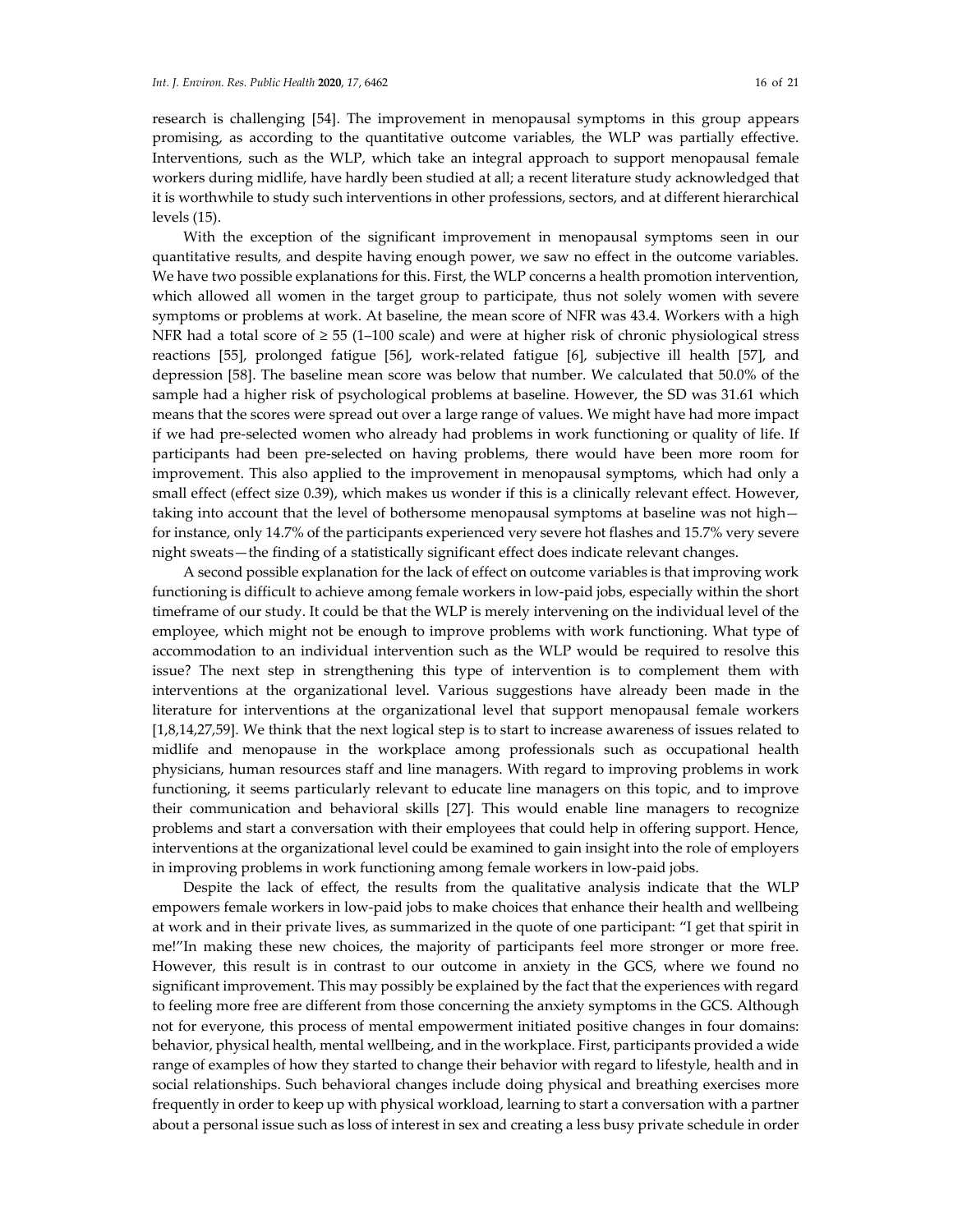to have more time for oneself. Second, participants experienced positive changes in physical health. Third, participants experienced positive changes in mental wellbeing. Fourth, some participants have also experienced positive changes in workplace characteristics, such a decrease in workload. Therefore, according to our qualitative analysis, the WLP has brought about more than merely an improvement in menopausal symptoms, but has also started a process of mental empowerment which has made changes in different domains related to health and work functioning.

Since our participants were female workers in low-paid jobs with diverse migratory backgrounds, a mixed-method design in which we collected quantitative and qualitative data has been very helpful. The WLP is an intervention with an integrated approach aimed at supporting female workers in many different facets of their midlife. In the semi-structured, in-depth interviews, there was room for in-depth discussion on a wide range of subjects that are hard to examine statistically. Without these qualitative methods, including purposive sampling, we probably would not have been able to gain insight into what the WLP has done for a great variety of female workers in this target group. For example, we have learned that the WLP has encouraged this group of workers to engage with their line manager in order to reduce workload, how the topic of midlife and menopause is more openly discussed with the social environment, and how these workers feel fitter and less tense at work. These kinds of examples are not reflected in the pre-and post-test results. The interviews highlighted that the experiences of why and how participants made new choices, and what these choices resulted in are highly personal depending on factors such as cultural values, gendered behaviors and type of job. At group level, the WLP does not seem to have had an impact on the outcome variables, but the interviews have shown that female workers have made progress in health and wellbeing at work and in their private lives in their own particular ways.

When generalizing our results to other populations, a number of uncertainties should be considered. Firstly, we used self-reported validated questionnaires and included participants with a migratory background who were not proficient in Dutch. The support of an interpreter may still not have been sufficient. Secondly, the questionnaires were not cross-culturally adapted. Cross-cultural adaption is based on the idea that measures used across cultural groups should not only be translated, but also be culturally accommodated to maintain content validity of the instrument at the conceptual level [60]. Thirdly, there was a large cultural diversity in our study population in a relatively small sample. At pre-test (t0), more than half of the participants in this study had a migratory background, with 21 different nationalities. Although variation in the qualitative study helped to enrich the data, in quantitative studies with a relatively small sample size this leads to a wide spread in confidence intervals. Fourthly, the sample size of both the quantitative and qualitative study was relatively small and precludes drawing firm conclusions. Fifthly, when interpreting the results of our qualitative analysis, we also acknowledge a degree of selection bias in terms of the participants with whom we conducted the semi-structured, in-depth interviews. These participants took part voluntarily and were possibly more positive towards the WLP than other potential participants may have been. Since all participants received an economic incentive, a degree of selection bias does also apply to participation in both the quantitative and qualitative study. Sixthly, although less suitable for a nonstandardized intervention in a heterogeneous study population, the lack of a control group precludes drawing firm conclusions of the quantitative analysis. For these reasons, the results must be interpreted with caution and may only be generalized to the wider population of women in low-paid jobs.

#### **5. Conclusions**

This study is the first scientific evaluation of a workplace health promotion intervention aimed at integrally supporting female workers in low-paid jobs during menopause and midlife. While our data does not justify firm conclusions, our findings suggest that female workers in low-paid jobs experience a positive impact from the WLP. The WLP is an intervention that empowers female workers in low-paid jobs to make choices that benefit their health and wellbeing, both at work and in their private lives, as summarized in the quote of one participant: "I get that spirit in me!" In addition, we have come to the conclusion that additional qualitative methods are indispensable in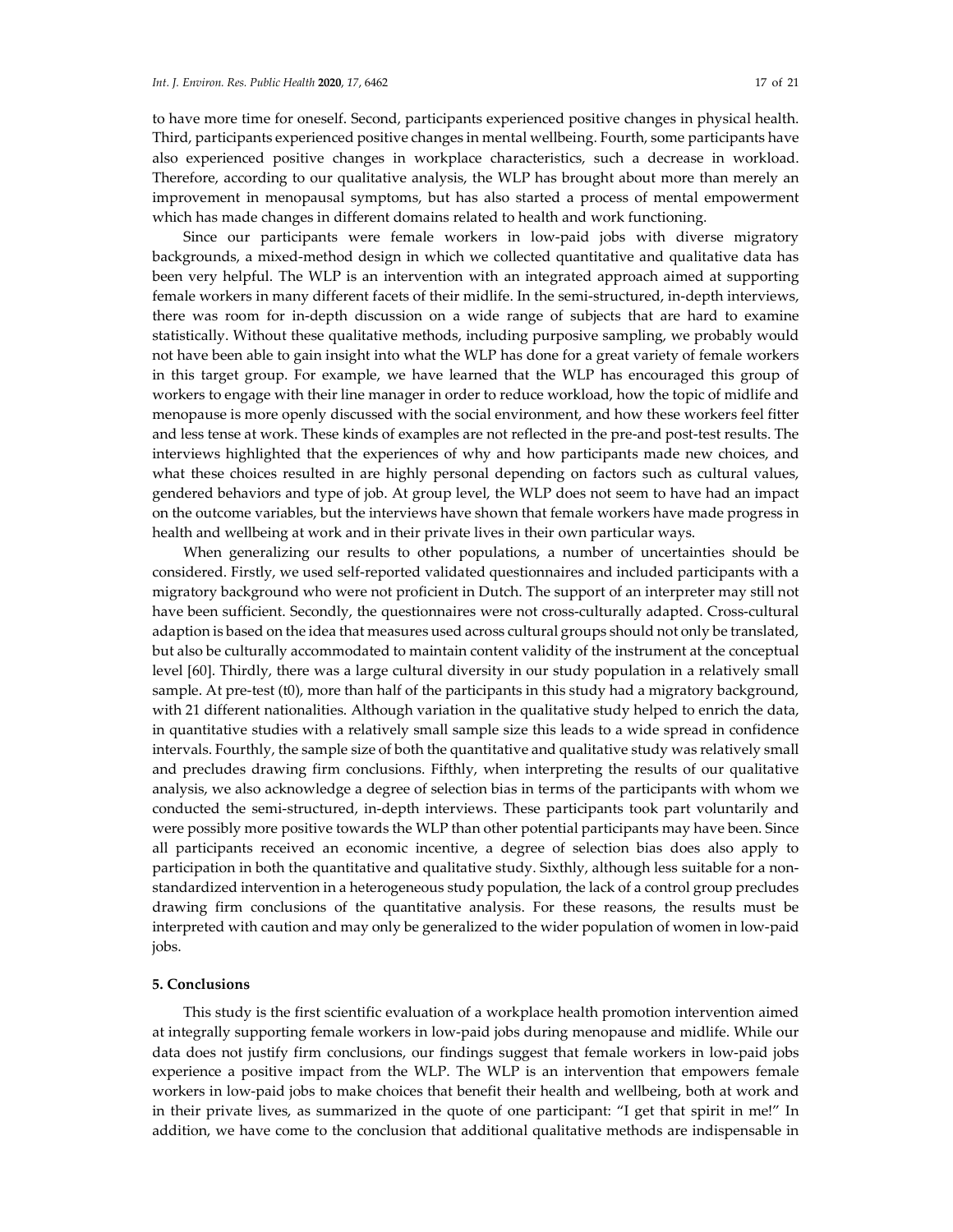evaluating the impact of an intervention aimed at integral support among a very heterogeneous study population.

However, it is not yet clear how problems in work functioning and quality of life can be improved at group level. Future research should focus on an evaluation of the WLP in a larger study sample, in particular if women across different migratory backgrounds are to be included, with a longer follow-up. Furthermore, future research should also focus on interventions at the organizational level, how employers can play a role in improving problems in work functioning and the quality of life among female workers in low-paid jobs during menopause and midlife. At last, we now know that participating in the WLP raises the spirits of these workers; in future studies, we could examine if the WLP or a similar type of intervention is able to reduce sickness absence.

**Author Contributions:** Conceptualization, methodology, K.N., P.V., Y.A., M.B.-v.Z. and M.V.; formal analysis, M.V. and K.N.; writing**—**original draft preparation, M.V.; All authors have read and agreed to the published version of the manuscript.

**Funding:** This research was funded by ZonMw (Netherlands Organisation for Health Research and Development).

**Acknowledgments:** We would like to thank all the participants who took part in the intervention and study measurements. We also want to thank all participants in the so called "internal implementation team", who were responsible for the implementation of the work-life program at the Amsterdam University Medical Center, and all intervention providers for their contribution to this study.

**Conflicts of Interest:** The authors declare no conflict of interest. The funders had no role in the design of the study; in the collection, analyses, or interpretation of data; in the writing of the manuscript, or in the decision to publish the results.

#### **References**

- 1. Kopenhager, T.; Guidozzi, F. Working Women and the Menopause. *Climacteric* **2015**, *18*, 372–375, doi:10.3109/13697137.2015.1020483.
- 2. Sarrel, P.M. Women, work, and menopause. *Menopause* **2012**, *19*, 250–252, doi:10.1097/gme.0b013e3182434e0c.
- 3. CBS. Arbeidsdeelname; Kerncijfers. Availabe online: https://opendata.cbs.nl/statline/#/CBS/nl/dataset/82309ned/table?fromstatweb (accessed on 26 May 2020).
- 4. Geukes, M.; Van Aalst, M.P.; Robroek, S.J.; Laven, J.S.; Oosterhof, H. The impact of menopause on work ability in women with severe menopausal symptoms. *Maturitas* **2016**, *90*, 3–8, doi:10.1016/j.maturitas.2016.05.001.
- 5. Payne, S.; Doyal, L. Older women, work and health. *Occup. Med.* **2010**, *60*, 172–177, doi:10.1093/occmed/kqq030.
- 6. Verdonk, P.; Hooftman, W.E.; Van Veldhoven, M.J.; Boelens, L.R.; Koppes, L.L. Work-related fatigue: the specific case of highly educated women in the Netherlands. *Int. Arch. Occup. Environ. Health* **2010**, *83*, 309– 321, doi:10.1007/s00420-009-0481-y.
- 7. Karnaki, P.; Polychronakis, I.; Linos, A.; Kotsioni, I. Introduction to health promotion for working women: A methodology. In *Promoting Health for Working Women*, Linos, A., Kirch, W., Eds.; Springer: New York, NY, USA, 2008; pp. 3-29.
- 8. Viotti, S.; Guidetti, G.; Converso, D.; Sottimano, I. Fostering Work Ability Among Menopausal Women. Does Any Work-Related Psychosocial Factor Help? *Int. J. Women's Health* **2020**, *12*, 399, doi:10.2147/IJWH.S230796.
- 9. CBS. Meer Ziekteverzuim Bij Vrouwen Dan Bij Mannen. Availabe online: https://www.cbs.nl/nlnl/nieuws/2017/42/meer-ziekteverzuim-bij-vrouwen-dan-bij-mannen (accessed on 26 May 2020).
- 10. Bekker, M.H.; Rutte, C.G.; Van Rijswijk, K. Sickness absence: A gender-focused review. *Psychol. Health Med.*  **2009**, *14*, 405–418, doi:10.1080/13548500903012830.
- 11. Jack, G.; Riach, K.; Bariola, E.; Pitts, M.; Schapper, J.; Sarrel, P. Menopause in the workplace: What employers should be doing. *Maturitas* **2016**, *85*, 88–95, doi:10.1016/j.maturitas.2015.12.006.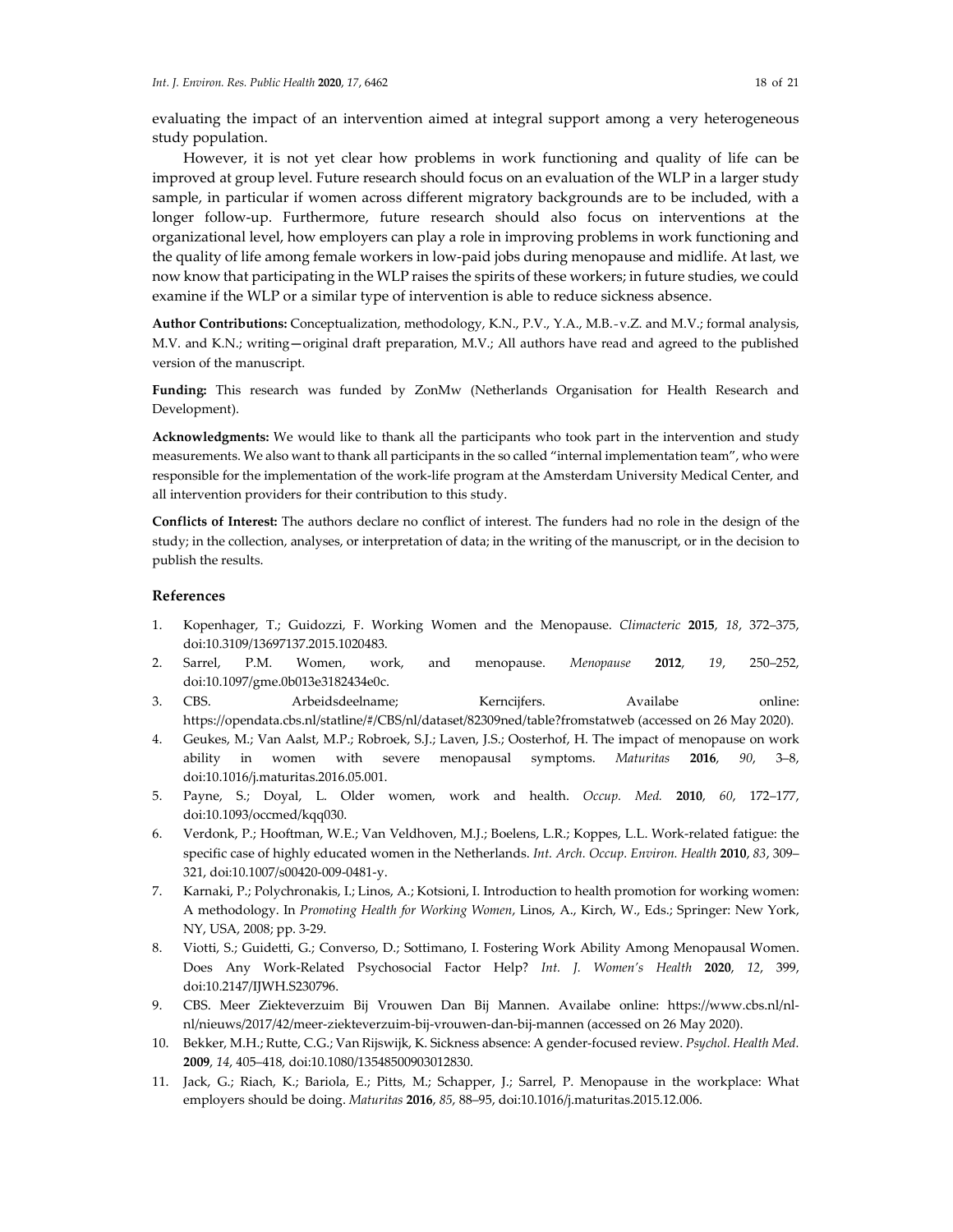- 12. Stringhini, S.; Sabia, S.; Shipley, M.; Brunner, E.; Nabi, H.; Kivimaki, M.; Singh-Manoux, A. Association of socioeconomic position with health behaviors and mortality. *Jama* **2010**, *303*, 1159–1166, doi:0.1001/jama.2010.297.
- 13. Dillaway, H.E. When does menopause occur, and how long does it last? Wrestling with age-and time-based conceptualizations of reproductive aging. *NWSA J.* **2006**, 31–60, doi:10.1353/nwsa.2006.0006.
- 14. Griffiths, A.; MacLennan, S.J.; Hassard, J. Menopause and work: An electronic survey of employees' attitudes in the UK. *Maturitas* **2013**, *76*, 155–159, doi:10.1016/j.maturitas.2013.07.005.
- 15. Li, C.; Samsioe, G.; Borgfeldt, C.; Lidfeldt, J.; Agardh, C.D.; Nerbrand, C. Menopause-related symptoms: What are the background factors? A prospective population-based cohort study of Swedish women (The Women's Health in Lund Area study). *Am. J. Obstet. Gynecol.* **2003**, *189*, 1646–1653, doi:10.1016/S0002- 9378(03)00872-X.
- 16. Brzyski, R.G.; Medrano, M.A.; Hyatt-Santos, J.M.; Ross, J.S. Quality of life in low-income menopausal women attending primary care clinics. *Fertil. Steril.* **2001**, *76*, 44–50, doi:10.1016/S0015-0282(01)01852-0.
- 17. Avis, N.E.; Crawford, S.L.; McKinlay, S.M. Psychosocial, behavioral, and health factors related to menopause symptomatology. *Womens Health* **1997**, *3*, 103–120.
- 18. Hunter, M.; Battersby, R.; Whitehead, M. Relationships between psychological symptoms, somatic complaints and menopausal status. *Maturitas* **1986**, *8*, 217–228, doi:10.1016/0378-5122(86)90029-0.
- 19. Dennerstein, L.; Dudley, E.C.; Hopper, J.L.; Guthrie, J.R.; Burger, H.G. A prospective population-based study of menopausal symptoms. *Obstet. Gynecol.* **2000**, *96*, 351–358, doi:10.1016/S0029-7844(00)00930-3.
- 20. Polit, D.F.; LaRocco, S.A. Social and psychological correlates of menopausal symptoms. *Psychosom. Med.*  **1980**, doi:10.1097/00006842-198005000-00004.
- 21. Sarrel, P.; Rousseau, M.; Mazure, C.; Glazer, W. Ovarian steroids and the capacity to function at home and in the workplace. *Ann. N. Y. Acad. Sci.* **1990**, *592*, 156–161, doi:10.1111/j.1749-6632.1990.tb30323.x.
- 22. High, R.V.; Marcellino, P.A. Menopausal women and the work environment. *Soc. Behav. Pers.* **1994**, *22*, 347– 354, doi:10.2224/sbp.1994.22.4.347.
- 23. Geukes, M.; Van Aalst, M.P.; Nauta, M.C.; Oosterhof, H. The impact of menopausal symptoms on work ability. *Menopause* **2012**, *19*, 278–282, doi:10.1097/gme.0b013e31822ddc97.
- 24. Gartoulla, P.; Bell, R.J.; Worsley, R.; Davis, S.R. Menopausal vasomotor symptoms are associated with poor self-assessed work ability. *Maturitas* **2016**, *87*, 33–39, doi:10.1016/j.maturitas.2016.02.003.
- 25. Olajubu, A.O.; Olowokere, A.E.; Amujo, D.O.; Olajubu, T.O. Influence of menopausal symptoms on perceived work ability among women in a Nigerian University. *Climacteric* **2017**, *20*, 558–563, doi:10.1080/13697137.2017.1373336.
- 26. Appelman, Y.; Van Rijn, B.B.; Ten Haaf, M.E.; Boersma, E.; Peters, S.A. Sex differences in cardiovascular risk factors and disease prevention. *Atherosclerosis* **2015**, *241*, 211–218, doi:10.1016/j.atherosclerosis.2015.01.027.
- 27. Hardy, C.; Griffiths, A.; Hunter, M.S. What do working menopausal women want? A qualitative investigation into women's perspectives on employer and line manager support. *Maturitas* **2017**, *101*, 37–41, doi:10.1016/j.maturitas.2017.04.011.
- 28. Bendien, E.; Van Gemert, I.; Appelman, Y.; Verdonk, P. *Werken Aan De Overgang. Een Uitgebreide Literatuurstudie Naar Overgang, Menopauze, Gezondheid, En Werk*; Amsterdam UMC-VUmc: Amsterdam, The Netherlands, 2019.
- 29. Ariyoshi, H. Evaluation of menopausal interventions at a Japanese company. *AAOHN J.* **2009**, *57*, 106–111, doi:10.1177/216507990905700305.
- 30. Hardy, C.; Griffiths, A.; Norton, S.; Hunter, M.S. Self-help cognitive behavior therapy for working women with problematic hot flushes and night sweats (MENOS@Work): A multicenter randomized controlled trial. *Menopause* **2018**, *25*, 508–519, doi:10.1097/gme.0000000000001048.
- 31. Geukes, M.; Anema, J.R.; Van Aalst, M.P.; De Menezes, R.X.; Oosterhof, H. Improvement of menopausal symptoms and the impact on work ability: A retrospective cohort pilot study. *Maturitas* **2019**, *120*, 23–28, doi:10.1016/j.maturitas.2018.10.015.
- 32. Rutanen, R.; Nygård, C.-H.; Moilanen, J.; Mikkola, T.; Raitanen, J.; Tomas, E.; Luoto, R. Effect of physical exercise on work ability and daily strain in symptomatic menopausal women: A randomized controlled trial. *Work* **2014**, *47*, 281–286, doi:10.3233/WOR-121586.
- 33. Creswell, J.W. *A Concise Introduction to Mixed Methods Research*; SAGE Publications: Thousand Oaks, CA, USA, 2014.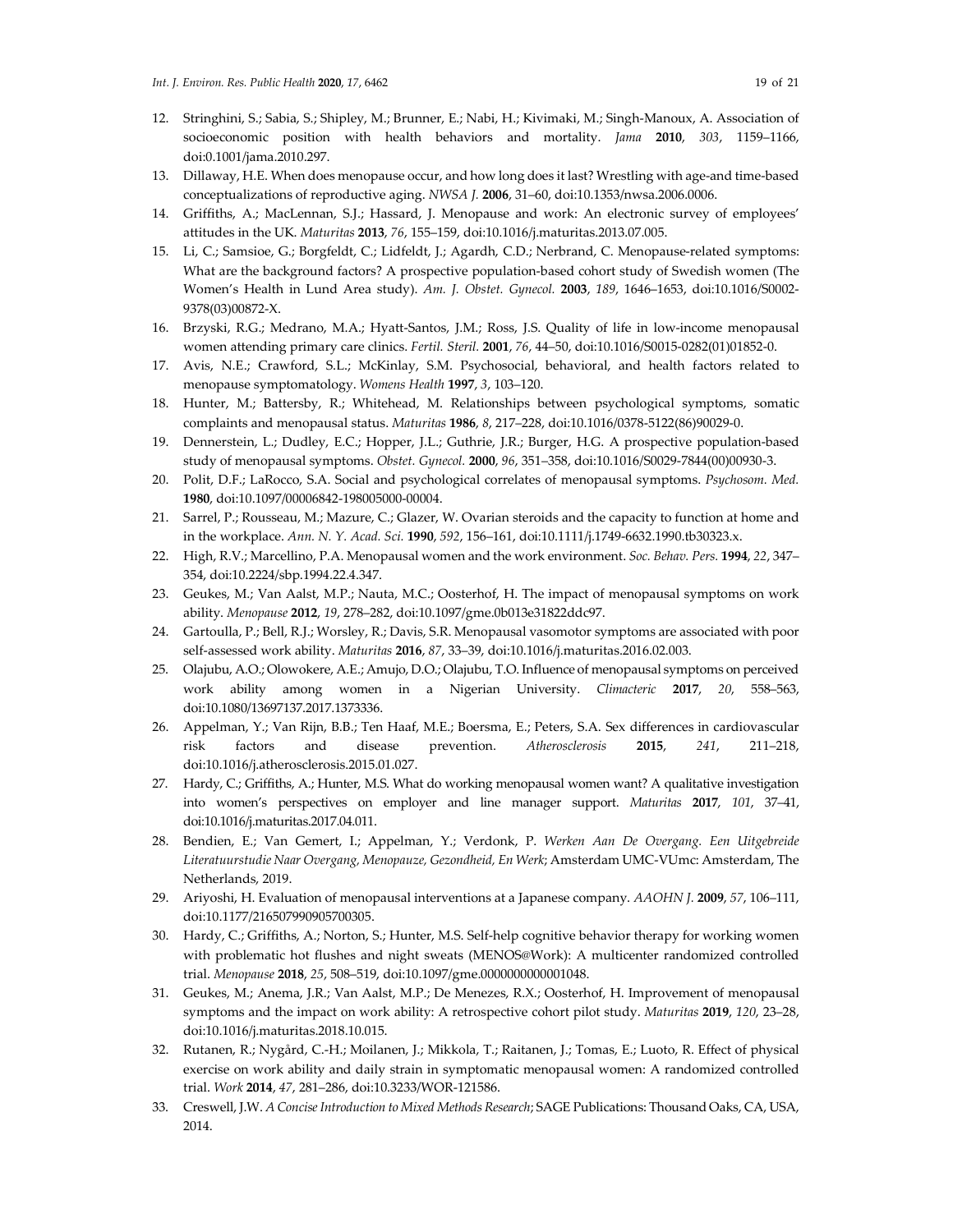- 34. Audrey, S.; Holliday, J.; Parry-Langdon, N.; Campbell, R. Meeting the challenges of implementing process evaluation within randomized controlled trials: The example of ASSIST (A Stop Smoking in Schools Trial). *Health Educ. Res.* **2006**, *21*, 366–377, doi:doi.org/10.1093/her/cyl029.
- 35. Robinson, O.C. Sampling in interview-based qualitative research: A theoretical and practical guide. *Qual. Res. Psychol.* **2014**, *11*, 25–41, doi:10.1080/14780887.2013.801543.
- 36. An, C.; Yu, Y.Y.; Chou, B.C.; Szu, L.Y.; Tsao, L.I. Empowering self-care ability—A follow-up study of clinicalbased perimenopausal women personal health counselling. *J. Clin. Nurs.* **2016**, *25*, 2979–2988, doi:10.1111/jocn.13406.
- 37. Hunter, M.S.; Griffiths, A.; Mann, E.; Moss-Morris, R.; Smith, M.; Slade, P. NICE guidance on menopause: Cognitive behavioural therapy is an effective non-hormonal intervention for managing vasomotor symptoms. *BMJ* **2015**, *351*, h6434, doi:10.1136/bmj.h6434.
- 38. Mishra, G.; Kuh, D. Perceived change in quality of life during the menopause. *Soc. Sci. Med.* **2006**, *62*, 93– 102, doi:10.1016/j.socscimed.2005.05.015.
- 39. CBS. Standaarddefinitie van Allochtonen. Availabe online: https://www.cbs.nl/nlnl/achtergrond/2000/48/standaarddefinitie-allochtonen (accessed on 15 June 2020).
- 40. Stronks, K.; Kulu-Glasgow, I.; Agyemang, C. The utility of 'country of birth'for the classification of ethnic groups in health research: The Dutch experience. *Ethn. Health* **2009**, *14*, 255–269, doi:10.1080/13557850802509206.
- 41. CBS. Standaard Onderwijsindeling (SOI). Availabe online: https://www.cbs.nl/nl-nl/onzediensten/methoden/classificaties/onderwijs-en-beroepen/standaard-onderwijsindeling--soi-- (accessed on 17 August 2020).
- 42. Tang, K.L.; Rashid, R.; Godley, J.; Ghali, W.A. Association between subjective social status and cardiovascular disease and cardiovascular risk factors: A systematic review and meta-analysis. *BMJ Open*  **2016**, *6*, e010137, doi:10.1136/bmjopen-2015-010137.
- 43. Adler, N.E.; Epel, E.S.; Castellazzo, G.; Ickovics, J.R. Relationship of subjective and objective social status with psychological and physiological functioning: Preliminary data in healthy white women. *Health Psychol.* **2000**, *19*, 586–592, doi:10.1037//0278-6133.19.6.586.
- 44. Harlow, S.D.; Gass, M.; Hall, J.E.; Lobo, R.; Maki, P.; Rebar, R.W.; Sherman, S.; Sluss, P.M.; de Villiers, T.J.; Group, S.C. Executive summary of the Stages of Reproductive Aging Workshop+ 10: Addressing the unfinished agenda of staging reproductive aging. *J. Clin. Endocrinol. Metab.* **2012**, *97*, 1159–1168, doi:10.1210/jc.2011-3362.
- 45. Van Veldhoven, M.; Broersen, S. Measurement quality and validity of the "need for recovery scale". *Occup Environ. Med.* **2003**, *60*, i3–i9, doi:10.1136/oem.60.suppl\_1.i3.
- 46. Boezeman, E.J.; Sluiter, J.K.; Nieuwenhuijsen, K. Measuring Work Functioning: Validity of a Weighted Composite Work Functioning Approach. *J. Occup. Rehabil.* **2015**, *25*, 537–542, doi:10.1007/s10926-014-9560- 3.
- 47. Boezeman, E.J.; Nieuwenhuijsen, K.; De Bekker-Grob, E.W.; Van den Akker-Van, M.E.; Sluiter, J.K. The relative importance of the domains of work functioning: Evaluations of health-impaired employees, healthy employees, and employers. *J. Occup. Environ. Med.* **2015**, *57*, 361–366, doi:10.1097/jom.0000000000000361.
- 48. Greene, J.G. Constructing a standard climacteric scale. *Maturitas* **1998**, *61*, 78–84, doi:10.1016/s0378- 5122(98)00025-5.
- 49. El Fassi, M.; Bocquet, V.; Majery, N.; Lair, M.L.; Couffignal, S.; Mairiaux, P. Work ability assessment in a worker population: Comparison and determinants of Work Ability Index and Work Ability score. *BMC Public Health* **2013**, *13*, 305, doi:10.1186/1471-2458-13-305.
- 50. Cohen, J.; Cohen, J., Willem. *Statistical Power Analysis for the Behavioral Sciences*; Taylor & Francis Inc: Abingdon, Oxfordshire, UK, 1988.
- 51. Morris, S.B. Estimating effect sizes from pretest-posttest-control group designs. *Organ. Res. Methods* **2008**, *11*, 364–386, doi:10.1177/1094428106291059.
- 52. Boeije, H. *Analyseren in Kwalitatief Onderzoek: Denken en Doen*; Boom: Amsterdam, The Netherlands, 2005.
- 53. Bandura, A. *Self-Efficacy: The exErcise of Control*; W H Freeman/Times Books/ Henry Holt & Co: New York, NY, USA, 1997.